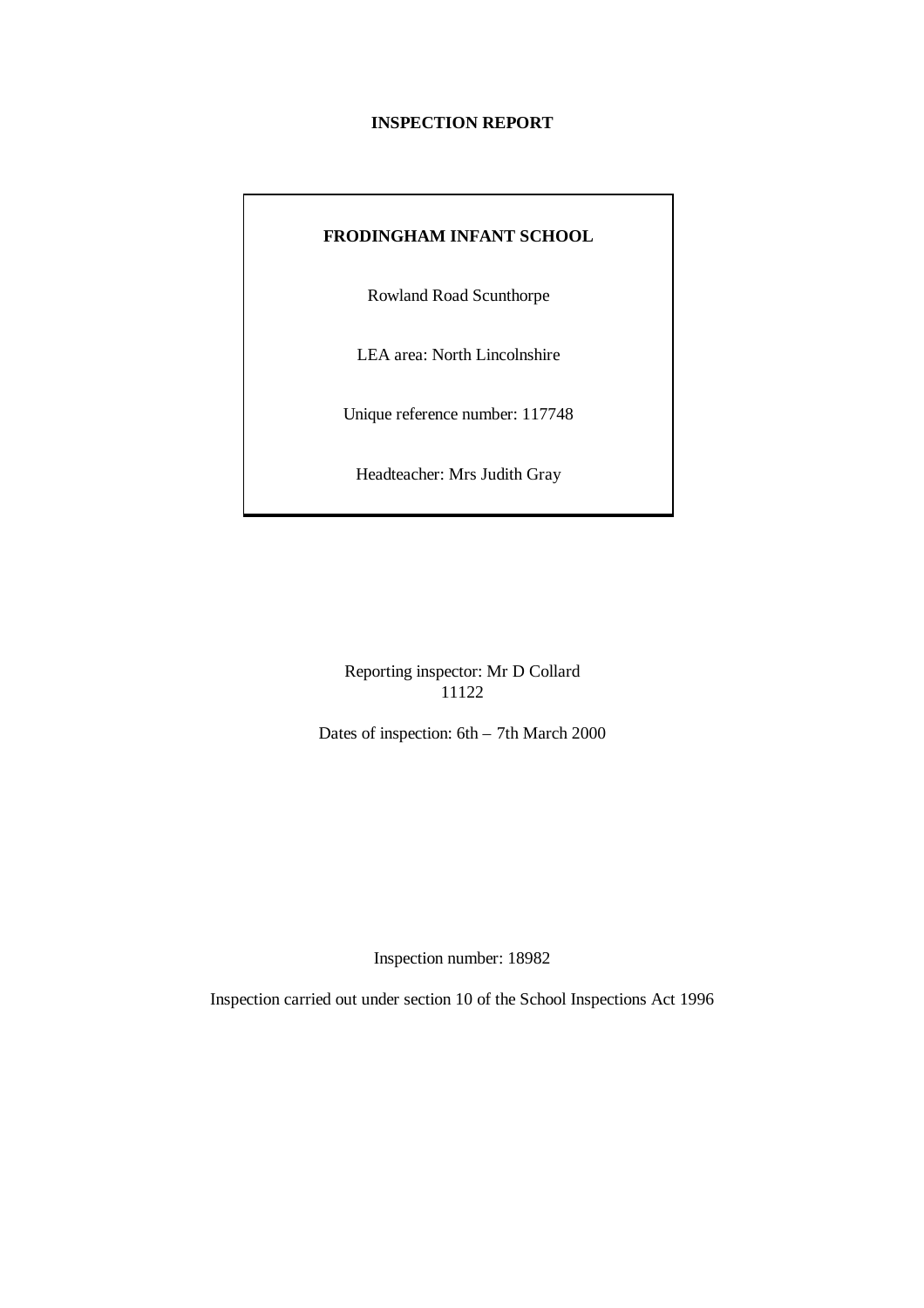#### © Crown copyright 2000

This report may be reproduced in whole or in part for non-commercial educational purposes, provided that all extracts quoted are reproduced verbatim without adaptation and on condition that the source and date thereof are stated.

Further copies of this report are obtainable from the school. Under the School Inspections Act 1996, the school must provide a copy of this report and/or its summary free of charge to certain categories of people. A charge not exceeding the full cost of reproduction may be made for any other copies supplied.

### **INFORMATION ABOUT THE SCHOOL**

| Type of school:              | Infant                                           |
|------------------------------|--------------------------------------------------|
| School category:             | Community                                        |
| Age range of pupils:         | 3 to 7                                           |
| Gender of pupils:            | Mixed                                            |
| School address:              | Rowland Road<br>Scunthorpe<br>North Lincolnshire |
| Postcode:                    | <b>DN16 1ST</b>                                  |
| Telephone number:            | 01724 842408                                     |
| Appropriate authority:       | The governing body                               |
| Name of chair of governors:  | <b>Reverend Michael Cooney</b>                   |
|                              |                                                  |
| Date of previous inspection: | 7th October 1996                                 |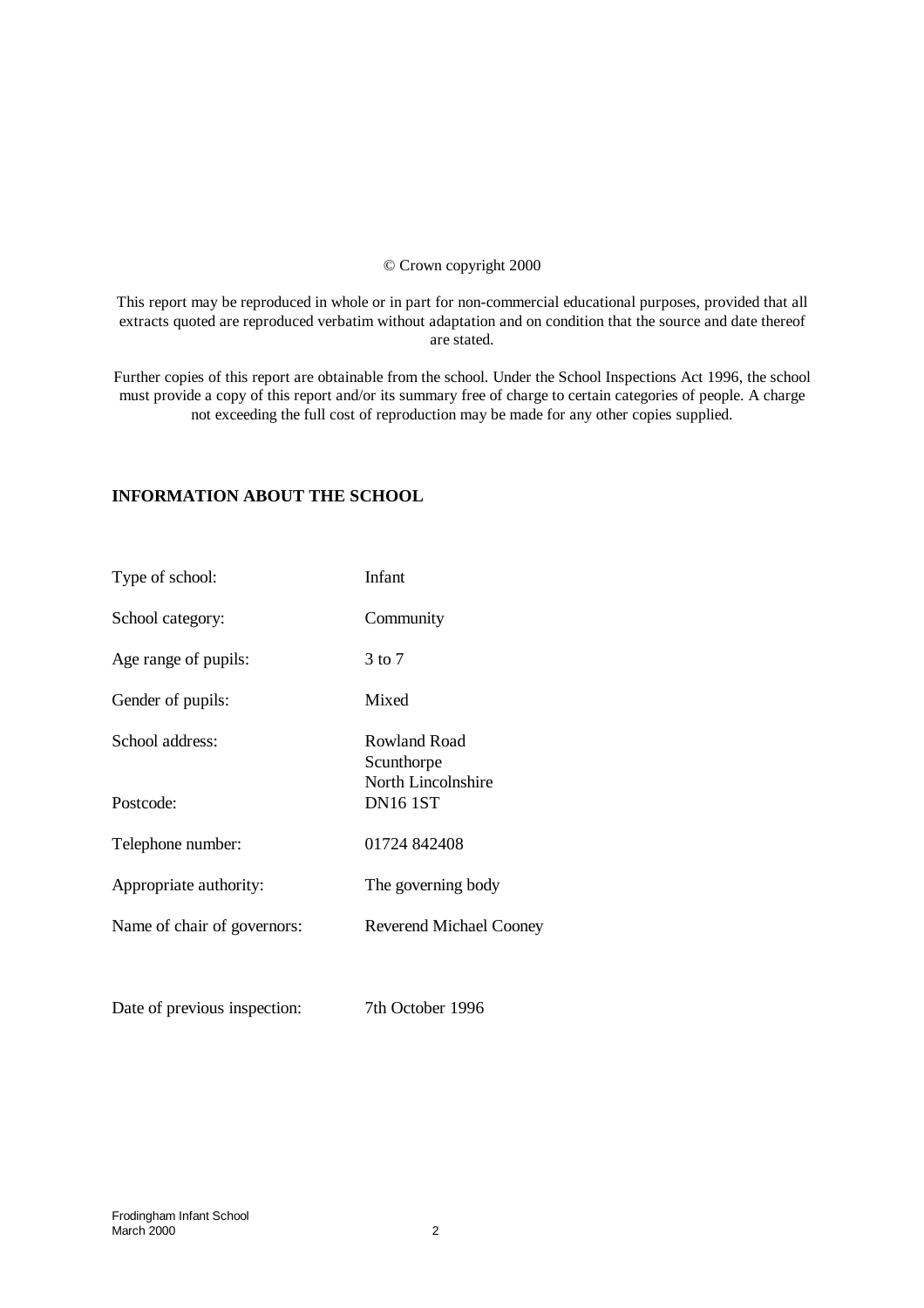## **INFORMATION ABOUT THE INSPECTION TEAM**

| <b>Team members</b> |                      |  |  |
|---------------------|----------------------|--|--|
| Mr David Collard    | Registered inspector |  |  |
| Mr Ernest Marshall  | Lay inspector        |  |  |
| Ms Fran Gillham     | Team inspector       |  |  |
| Mrs Judy Morris     | Team inspector       |  |  |

The inspection contractor was:

Gemini Inspections Ltd. Brinkwells Storrington Road Thakeham West Sussex RH20 3EQ

Any concerns or complaints about the inspection or the report should be raised with the inspection contractor. Complaints that are not satisfactorily resolved by the contractor should be raised with OFSTED by writing to:

> The Registrar Inspection Quality Division The Office for Standards in Education Alexandra House 33 Kingsway London WC2B 6SE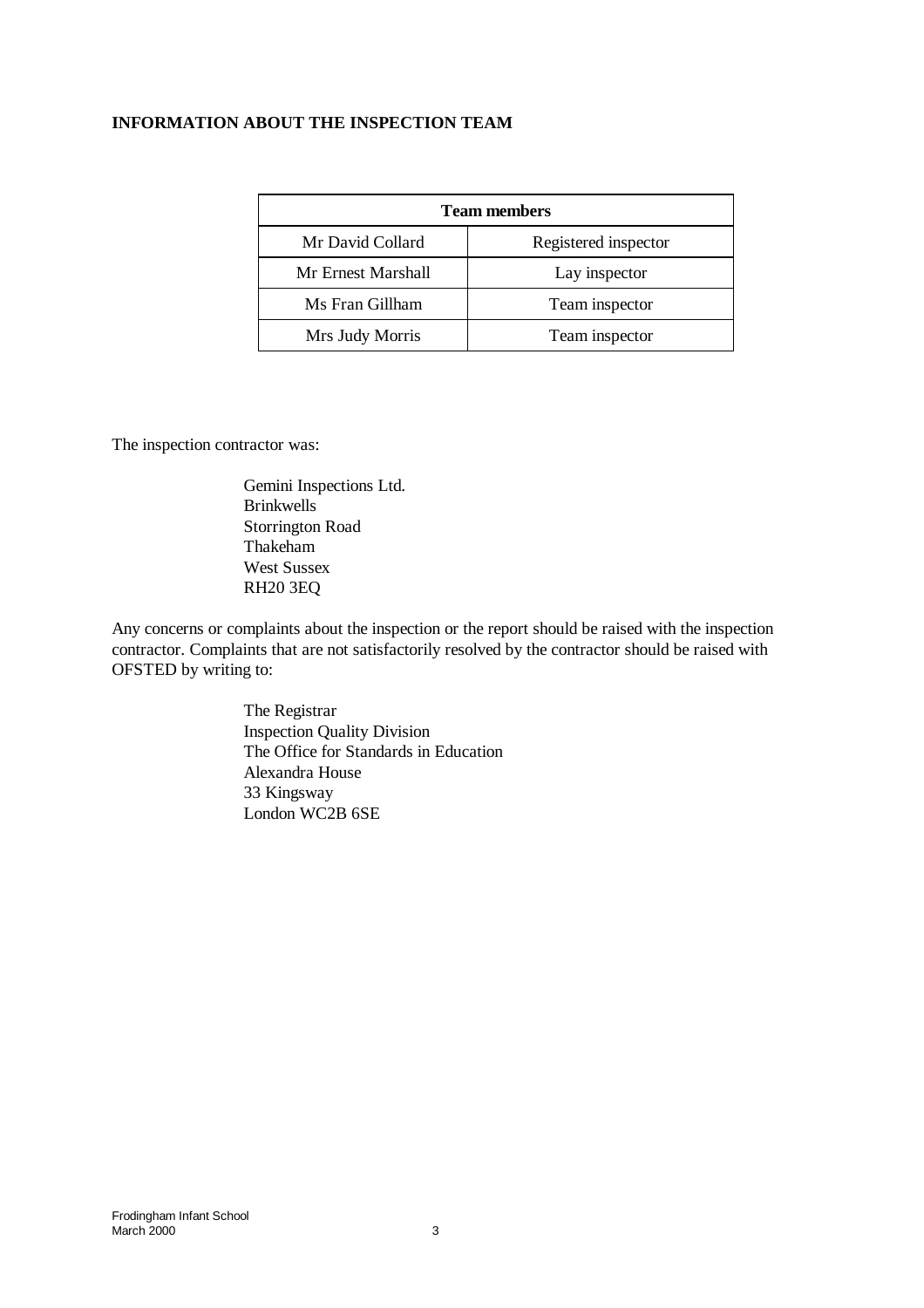#### **REPORT CONTENTS**

#### **PART A: SUMMARY OF THE REPORT 5**

Information about the school How good the school is What the school does well What could be improved How the school has improved since its last inspection **Standards** Pupils' attitudes and values Teaching and learning Other aspects of the school How well the school is led and managed Parents' and carers' views of the school

#### **PART B: COMMENTARY**

#### **WHAT THE SCHOOL DOES WELL 9**

The good level of nursery provision means that pupils are learning quickly, particularly in personal and social skills. The school has maintained and improved the standards in the core subjects of English, mathematics and science and in the provision for pupils with special educational needs The overall level of good teaching, except in information technology, ensures that pupils make good progress in their learning The school is led and managed well There is a very good level of care provided by all staff and pupils develop very well socially

#### WHAT COULD BE **IMPROVED**

Opportunities for investigating and experimenting in mathematics, science and information technology are not high enough The teaching in the reception year, whilst satisfactory overall, is not as consistently high as in other years Communication is not as good as it could be with a small number of parents

## **WHAT SHOULD THE SCHOOL DO TO IMPROVE FURTHER? 16**

#### **PART C: SCHOOL DATA AND INDICATORS 17**

Frodingham Infant School March 2000 4

**14**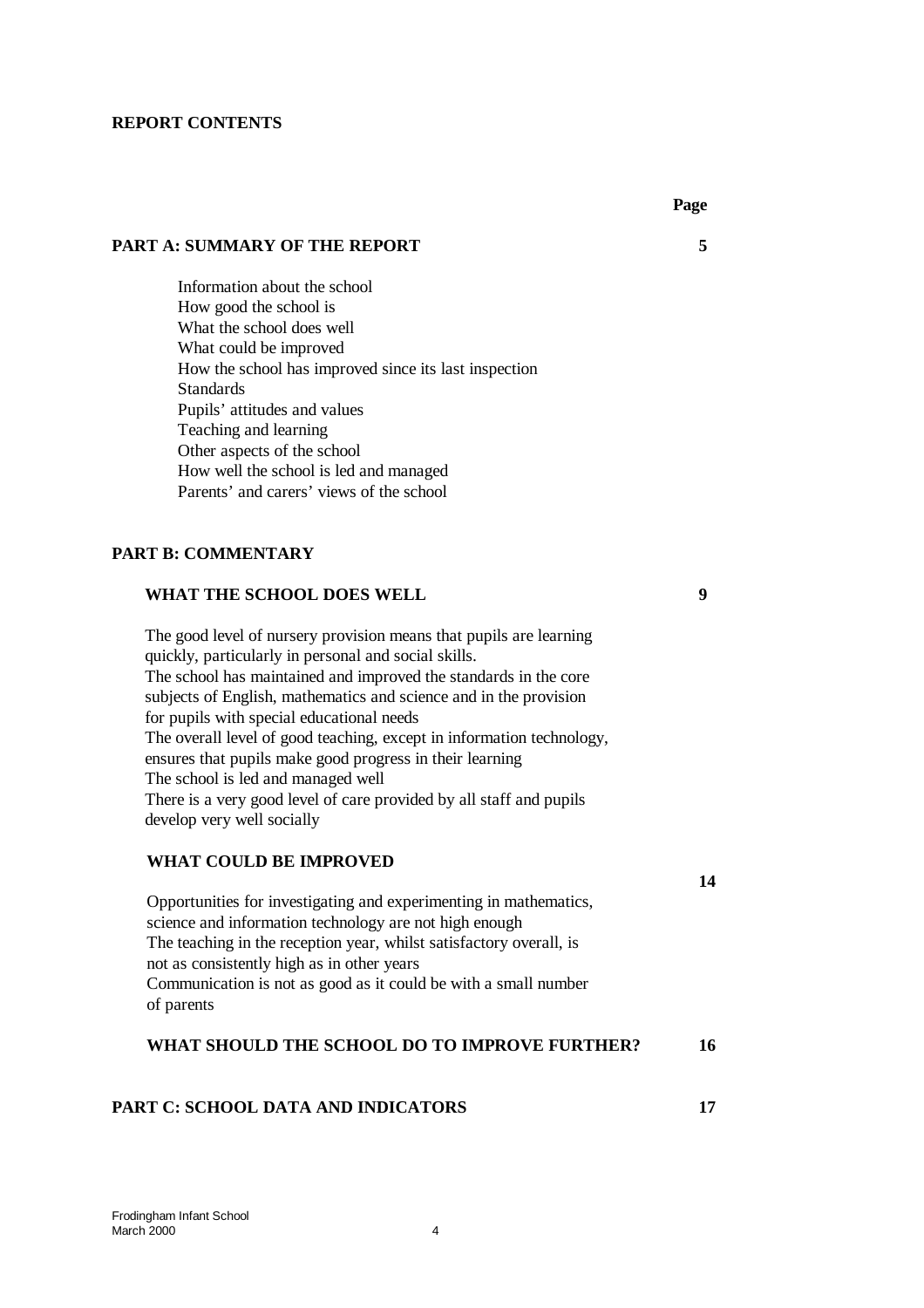# **PART A: SUMMARY OF THE REPORT**

## **INFORMATION ABOUT THE SCHOOL**

Frodingham Infant School is situated in the centre of Scunthorpe. The buildings are Victorian and have been thoughtfully renovated and extended over a period of years as pupil numbers have increased. The school roll presently stands at 245 including 132 pupils who are of compulsory school age. Four pupils speak English as an additional language, which is low, compared to the national average. Fifty-four pupils are on the register of special educational needs and there are six statemented pupils. Pupils' attainment on entry to the nursery is average although a minority have below average language, personal and social skills. On entry to full time education most pupils are ready to start work on the National Curriculum.

### **HOW GOOD THE SCHOOL IS**

This is a particularly effective school. Standards have improved consistently over a number of years especially in writing. Progress in learning is good. Children enter the nursery with levels of ability that are only average and are below in some important areas. They leave the school with at least average standards and a significant number of pupils achieve standards that are above average. The level of good teaching has improved and is now much higher and there is strong and professional leadership. The governors have also improved their understanding of the strategic role that will help the school to improve further. Taking into account these factors and the average cost per pupil in achieving this, the school provides good value for money.

#### **What the school does well**

- The good level of nursery provision means that pupils are learning quickly particularly in personal and social skills
- The school has maintained and improved the standards in the core subjects of English, mathematics and science and in the provision for pupils with special educational needs
- The overall level of good teaching, except in information technology, ensures that pupils make good progress in their learning
- The school is led and managed well
- There is a very good level of care provided by all staff and pupils develop very well socially

#### **What could be improved**

- Opportunities for investigating and experimenting in mathematics, science and information technology are not high enough
- The teaching in the reception year, whilst satisfactory overall, is not as consistently high as in other years
- Communication is not as good as it could be with a small number of parents

*The areas for improvement will form the basis of the governors' action plan.*

# **HOW THE SCHOOL HAS IMPROVED SINCE ITS LAST INSPECTION**

The school was last inspected in October 1996. Since then there have been substantial improvements in key areas and this has helped raise standards. There are now more opportunities, especially for the younger children to use standard English and writing has improved substantially at the end of Key Stage 1. There has been a major re-organisation of the nursery department that is beginning to ensure that teaching and learning are good. All teachers meet the demands made by pupils, time is used effectively and there are more opportunities for independence. This still needs some improvement in mathematics and science in Key Stage 1. The learning of skills and techniques in art have very much improved. The school has continued to provide a good level of special needs support and the standards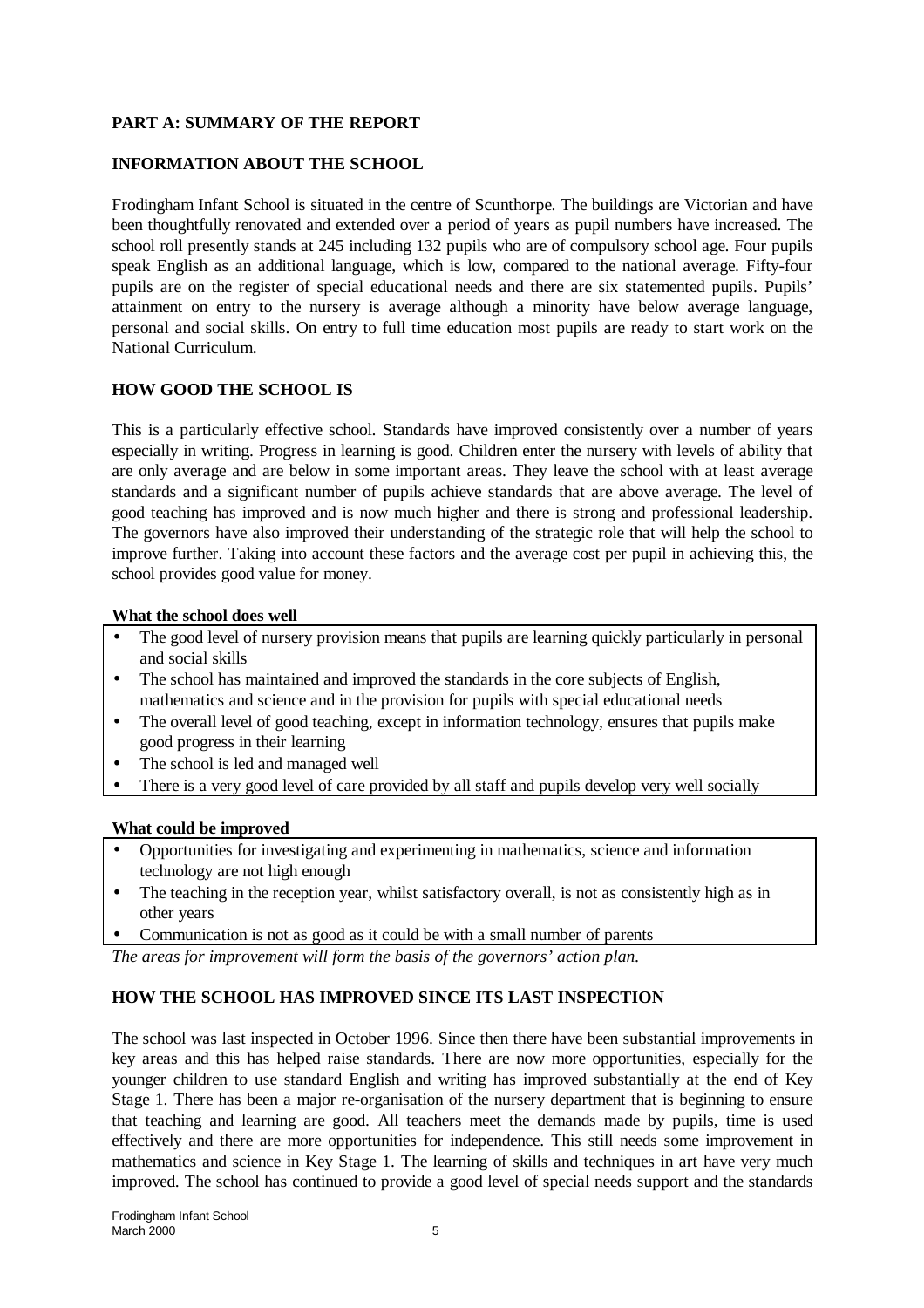# attained by these pupils has continued to rise **STANDARDS**

|                        |               |                             | compared with |                    |                                     |                                    |
|------------------------|---------------|-----------------------------|---------------|--------------------|-------------------------------------|------------------------------------|
| <b>Performance in:</b> |               | all schools                 |               | similar<br>schools | <b>Key</b>                          |                                    |
|                        | 1997          | 1998                        | 1999          | 1999               |                                     |                                    |
| reading                | $\mathcal{C}$ | $\mathcal{C}$               | B             | A                  | well above average<br>above average | $\boldsymbol{A}$<br>$\overline{B}$ |
| writing                | D             | D                           | $\mathcal{C}$ | B                  | average<br>below average            | $\mathcal{C}$<br>D                 |
| mathematics            | B             | $\mathcal{C}_{\mathcal{C}}$ | $\mathcal{C}$ | B                  | well below average                  | E                                  |

The table shows the standards achieved by 7 year olds in 1999 based on National Curriculum test results.

The tables above shows that when compared to all schools, pupils achieved levels above average in reading and average levels in writing and mathematics. They did better when compared to similar schools where standards were well above average in reading and above average in writing and mathematics. The trend has improved over the last four years when standards were average. There has been a steep improvement in performance particularly in writing. The present Year 2 has broadly similar standards in reading and writing, with the development in writing showing another improvement and in mathematics. In science, standards are also similar but the school places insufficient emphasis on investigating and experimenting that would enable a larger proportion of pupils to reach the higher level 3. Pupils make good progress in the majority of other subjects relative to their own ability levels and have a good level of knowledge in religious education and local history. This is not the case in information technology where standards are below the national expectation. Children in the nursery progress well in all aspects of their development.

| <b>Aspect</b>                             | <b>Comment</b>                                                                                                                                                                          |
|-------------------------------------------|-----------------------------------------------------------------------------------------------------------------------------------------------------------------------------------------|
| Attitudes to the school                   | Good. Pupils are keen and eager to come into school and want to settle<br>quickly to the tasks they are doing.                                                                          |
| Behaviour, in and out of<br>classrooms    | Good. Pupils expect that they have to behave well and there are good<br>systems to ensure that this happens. There are a small number who<br>challenge this expectation in the nursery. |
| Personal development and<br>relationships | Good. There are good systems in place to promote tolerance and respect<br>for each other. Relationships between adults and pupils are also good.                                        |
| Attendance                                | Slightly below the national average despite being monitored closely by<br>the school. Suitable support from outside agencies.                                                           |

## **PUPILS' ATTITUDES AND VALUES**

Pupils show interest in their work, teachers conduct registrations quickly and there is an urgency about settling down to the lesson. Behaviour is good in all lessons and around the school. This has improved with the new procedures that have been put in place by the school. The school fosters personal development through formal and informal methods. Teachers relate well to the pupils and encourage self-reliance. Pupils have opportunities to undertake specific jobs in the classroom and when preparing for assemblies and practical sessions. The school has suitable systems for child protection and to deal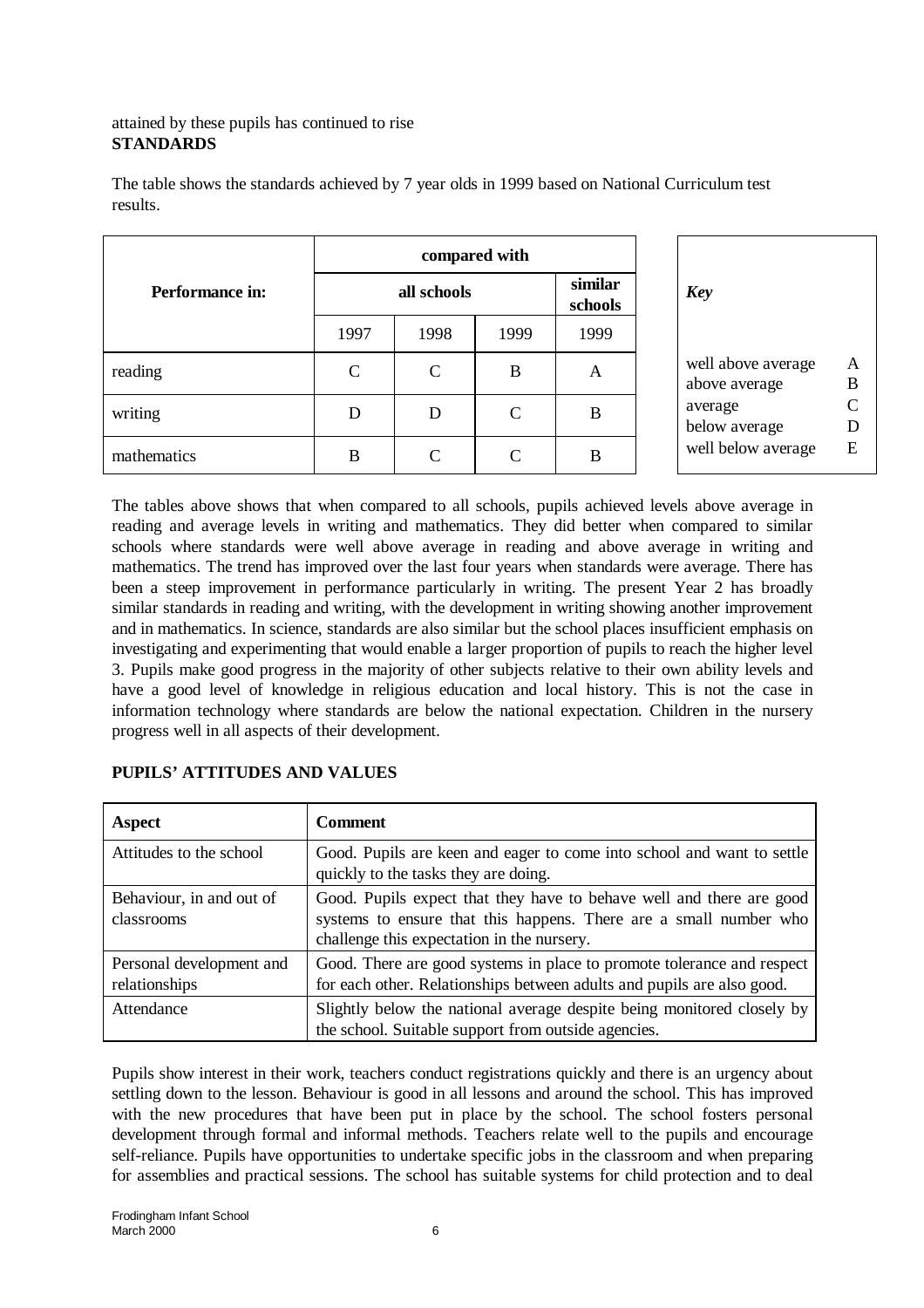with personal problems. It monitors attendance carefully.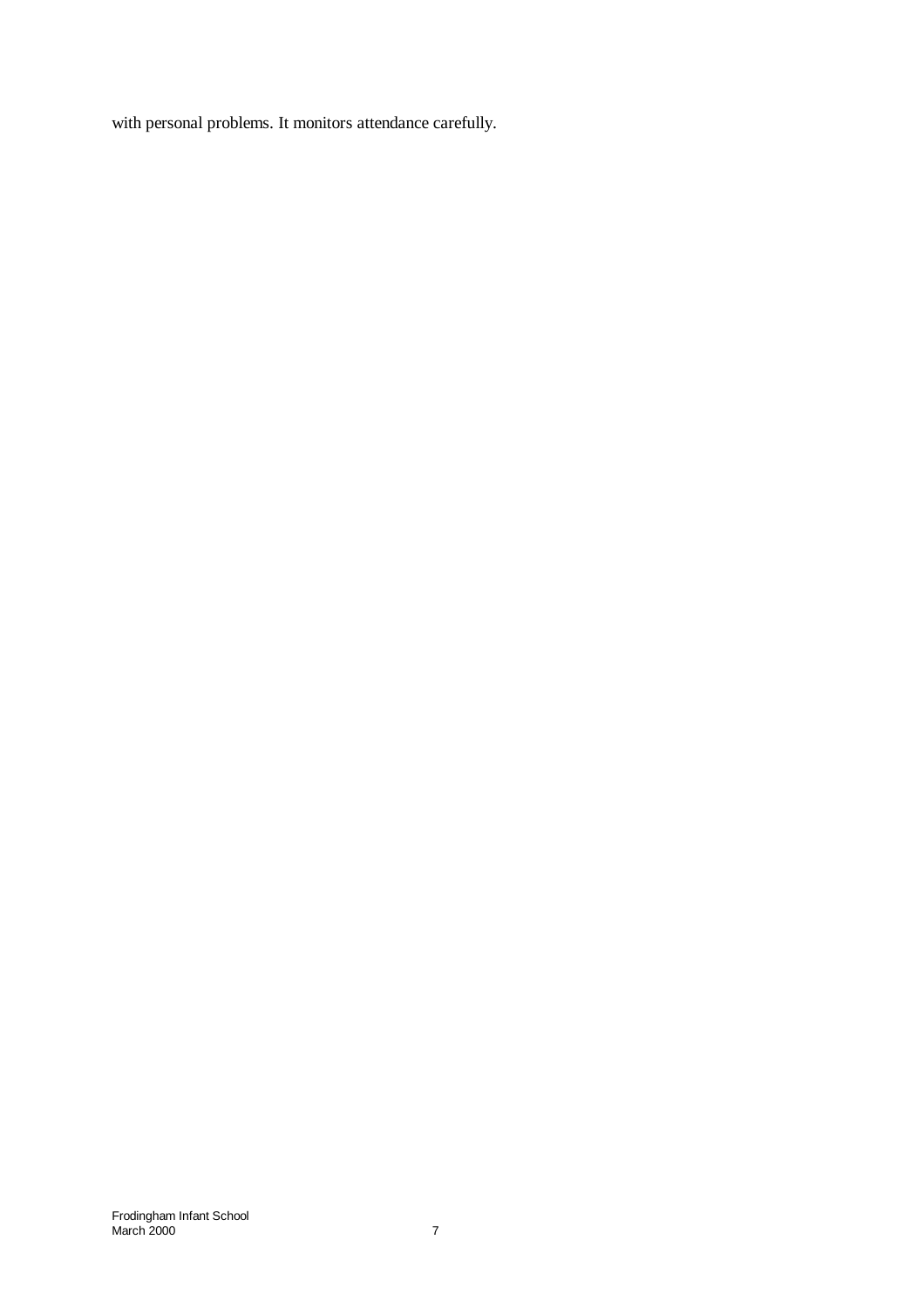# **TEACHING AND LEARNING**

| <b>Teaching of pupils:</b> | aged up to 5 years | aged 5-7 years |
|----------------------------|--------------------|----------------|
| Lessons seen overall       | Good               | Good           |

*Inspectors make judgements about teaching in the range: excellent; very good; good; satisfactory; unsatisfactory; poor; very poor. 'Satisfactory' means that the teaching is adequate and strengths outweigh weaknesses.*

Teaching is good overall. Twenty per cent of the lessons seen during the inspection were very good and 75 per cent were good or better. All lessons were at least satisfactory. Teaching is strongest in the nursery and Key Stage 1 where the level of good teaching is very high. It is satisfactory overall in the reception year. English and mathematics are taught well using the format of the national strategies. The school has now fully established literacy teaching and reviews it constantly. This is having a good effect on the teaching within other subjects. High expectations, thorough planning, good use of support assistants and appropriate methods and organisation characterise the large number of good lessons. This produces a swift pace in learning by all pupils. Where teaching is satisfactory but not good it is usually because the methods used are not as appropriate or because teachers do not use time so well. Learning is particularly good in English, history and religious education and for those pupils with special educational needs. It is not good in information technology because teachers do not give this subject sufficient time.

| Aspect                                                 | <b>Comment</b>                                                                                                                                                                                                                   |
|--------------------------------------------------------|----------------------------------------------------------------------------------------------------------------------------------------------------------------------------------------------------------------------------------|
| The quality and range of                               | Satisfactory but improving for the under fives and reception and good in                                                                                                                                                         |
| the curriculum                                         | Key Stage 1                                                                                                                                                                                                                      |
| Provision for pupils with<br>special educational needs | Very good. The school Identifies problems at an early stage and gives<br>pupils good support through well constructed individual education plans.<br>The assessment procedures developed over a period of time are very<br>good. |
| Provision for pupils'                                  | Good. The provision for spiritual and cultural development is                                                                                                                                                                    |
| personal, including                                    | satisfactory and for moral, social and personal development it is good.                                                                                                                                                          |
| spiritual, moral, social and                           | The school places a high priority on ensuring that pupils are tolerant of                                                                                                                                                        |
| cultural development                                   | one another and have respect for the beliefs and traditions of others.                                                                                                                                                           |
| How well the school cares                              | Good. There are good systems in place to deal with academic reporting,                                                                                                                                                           |
| for its pupils                                         | attendance, educational and personal support.                                                                                                                                                                                    |

# **OTHER ASPECTS OF THE SCHOOL**

The school provides a broad and balanced curriculum both within the nursery and in Key Stage 1. A range of visits and visitors as well as helpers from the local community enhances this provision. The school has placed much emphasis on ensuring that the curriculum is progressive and continuous to ensure that learning is kept at a high level. The school is successful in achieving this. It meets all aspects of the statutory curriculum. There are many strengths in the way the school cares for its pupils. They feel safe and secure and this is reflected in pupils' enthusiasm for coming to school.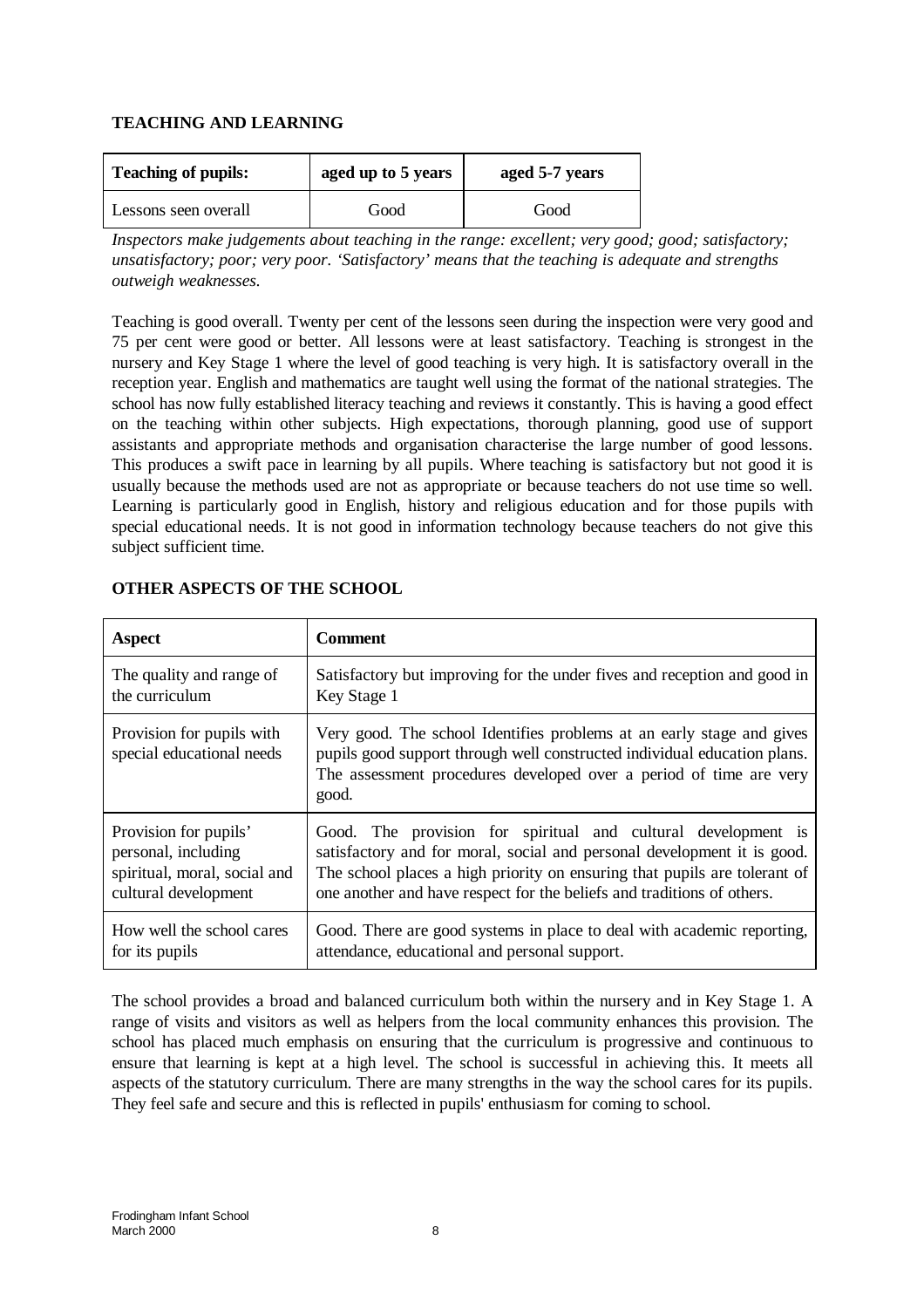# **HOW WELL THE SCHOOL IS LED AND MANAGED**

| <b>Aspect</b>                                                             | <b>Comment</b>                                                                                                                                                                                                                                                                                              |
|---------------------------------------------------------------------------|-------------------------------------------------------------------------------------------------------------------------------------------------------------------------------------------------------------------------------------------------------------------------------------------------------------|
| Leadership and<br>management by the<br>headteacher and other key<br>staff | Good. The headteacher provides strong and effective leadership and<br>receives good support from the senior management team. These<br>members of staff as well as other teachers and non-teaching assistants<br>receive opportunities to increase the level of managerial responsibility<br>that they hold. |
| How well the governors<br>fulfil their responsibilities                   | Satisfactory. The governing body now have a good overview of the work<br>of the school and receives a good level of information to enable them to<br>function effectively. The number of new governors is high and there are<br>satisfactory procedures in place to induct these members                    |
| The school's evaluation of<br>its performance                             | Good. The school has a realistic understanding of the ability of the<br>pupils, the improvements that it needs to undertake and where it is<br>heading. This has been effective because of the level of monitoring and<br>evaluation that has taken place.                                                  |
| The strategic use of<br>resources                                         | Good. The school development plan is a useful tool for development and<br>is costed against the budget and specific grants that have been received.<br>The co-ordinators have a sufficient understanding of its purpose to allow<br>them to improve their own areas.                                        |

The headteacher has a clear vision about where the school needs to improve and how to achieve it. She expects the highest level of professionalism from all the staff and a similar level of commitment from the pupils. This is one of the reasons why the school is continuing to improve. The governing body are committed and now more fully understand their roles. They are beginning to consider well how the best value can be achieved.

# **PARENTS' AND CARERS' VIEWS OF THE SCHOOL**

| What pleases parents most                                                                                                                                                                                                                                                                | What parents would like to see improved                                                                                                                                                                                               |
|------------------------------------------------------------------------------------------------------------------------------------------------------------------------------------------------------------------------------------------------------------------------------------------|---------------------------------------------------------------------------------------------------------------------------------------------------------------------------------------------------------------------------------------|
| Children like school<br>They make good progress and are becoming<br>more mature<br>Parents are informed well about how their<br>children are getting on<br>The school is able to solve problems in an<br>approachable way<br>Children work hard<br>The school works closely with parents | There are not enough extra-curricular<br>activities<br>A small number feel that they are not listened<br>٠<br>to when they come in about their children<br>A small number feel that there have been too<br>٠<br>many changes recently |

The inspection team agrees with the positive views expressed by the parents. Inspectors do not agree with the negative views. However, the school does need to address the issue of misleading perceptions more fully.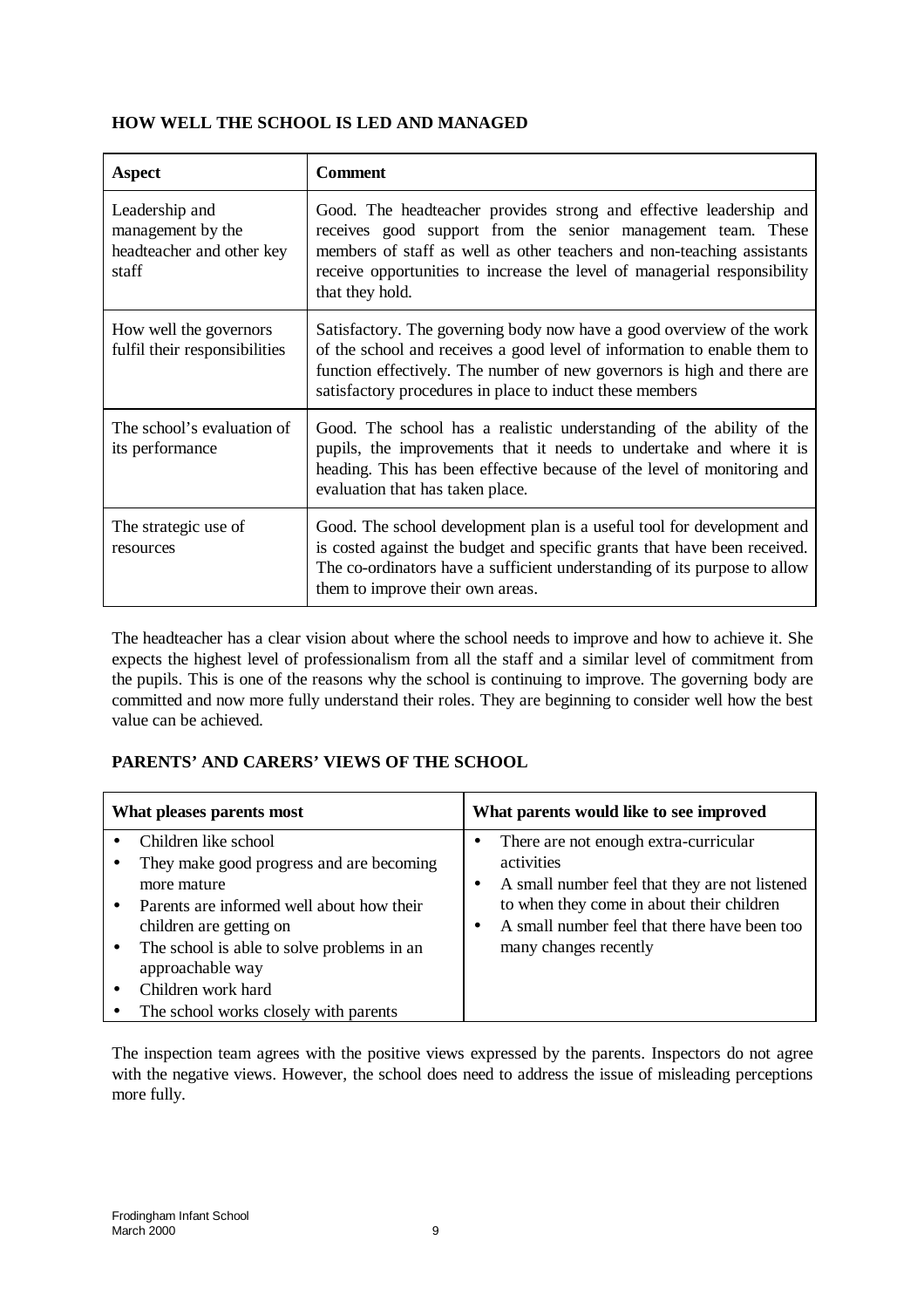### **PART B: COMMENTARY**

### **WHAT THE SCHOOL DOES WELL**

## **The good level of nursery provision means that pupils are learning quickly, particularly in personal and social skills**

- 1. Since the last inspection the nursery has been through a period of considerable change. At that time the teaching was not directed sufficiently and children did not make the progress that was expected of them. This has improved considerably with the appointment of a new teacher in charge and a better planning structure. Teaching and the progress in learning are now good.
- 2. Standards are broadly average in literacy when children enter the reception class. They are confident in speaking because the teachers and other assistants encourage this. Teachers develop children's language in groupwork and class discussions with pertinent questioning and through this there are opportunities to widen their initially limited vocabulary. In one lesson the assistant was making magic wands and during the demonstration asked children to describe what they looked like. She drew out words such as sparkle and glitter in the discussion. In addition she asked the children to explain what they were doing. Teachers encourage initial reading skills through work in the literacy hour and regular sessions of story reading. Children are beginning to write strings of letters, some can recognise their name and understand in basic terms that a sentence has to make complete sense.
- 3. Similar standards are evident in numeracy. The older children are able to recognise numbers up to ten and can match shapes. They can talk about numbers and some are beginning to work out simple addition. The level of good teaching ensures that teachers challenge brighter children further by giving them more complicated tasks to undertake. This indicates that teachers have a good understanding of the standards that children already have.
- 4. The assessment of children on entering the nursery indicates that personal and social development is weak. During their time in the nursery children have good examples of how to behave and relate well to each other. Generally behaviour is satisfactory but there are some incidences where it is inappropriate such as when sharing. When this happens a small number of children resort to arguing or hitting. Teachers manage these situations well. Consequently there is a positive and calm atmosphere within the working areas and most children behave well because they know it is the right thing to do. Adults encourage good habits by presenting stickers for work and effort. The older children have developed better working practices especially in groups.
- 5. Children learn to develop their creative skills appropriately. There are good structured opportunities for role play as was seen in the kitchen and shoe shop. This involved some mathematical language such as bigger and smaller and helped them also extend their vocabulary through the Cinderella story. Artwork is good and already teachers are showing children how to develop skills such as blending and mixing colours, using different materials and building 3D models. The inspectors saw few examples of work involving children's knowledge and understanding of the world but in discussion, a number of children talked about their route home and the history of the school buildings. The school fosters physical development well and children make good progress. They can use scissors and other tools, and the majority understand how to use pencils, glue and paintbrushes under adult supervision. They concentrate very well when using construction equipment and can make models using quite complicated structures. They also use computers well. A number of children can manipulate the mouse, use single letters and the space bar and know how the program that they are using works.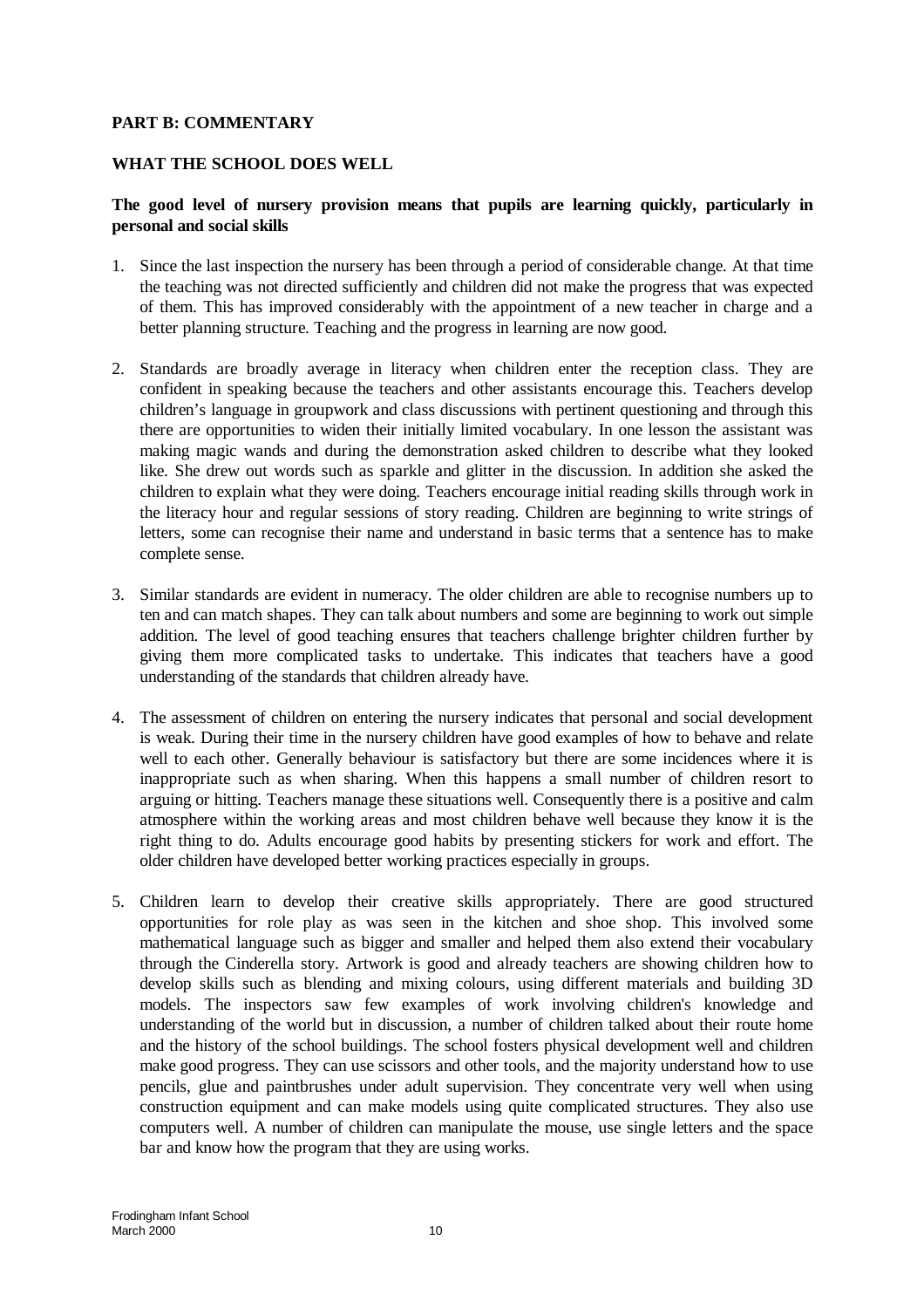6. The nursery unit has three distinct areas and children form groups within each one. Adult support is plentiful although there is only one teacher in charge at some periods of the day. The older children who will join the reception class get good opportunities to integrate within the main school whilst still retaining the security of the nursery. All teaching seen during the inspection was at least good and over half of it was very good. This represents an improvement from the last inspection. When it is good there is a clear understanding of the link between structuring the activities and allowing children to choose their own tasks. Teachers plan work carefully and link it to a common theme.

## **The school has maintained and improved the standards in the core subjects of English, mathematics and science and in the provision for pupils with special educational needs**

- 7. Results in the 1999 Key Stage 1 tests show that in reading pupils achieved standards that were above the national expectation. This represents a trend of improvement over four years when it had hovered around the average. In writing, standards were at average levels although over four years there has been a steep improvement against the national figures. In mathematics they were also average although over the last four years they have been more variable. The number of pupils gaining higher levels (2B and above) is good. The teacher assessments in science are also average with the understanding in investigating and experimentation being particularly strong. These results represent an improvement from the last inspection especially in writing. Results are better when related to similar types of schools. In reading they are well above average, in writing and mathematics they are above average.
- 8. Standards within the present Year 2 are broadly similar and across a range of subjects pupils achieve highly and make good progress in relation to their previous work. In English the majority of pupils speak confidently but with a limited vocabulary. They sometimes have difficulty expressing their ideas in language that flows and develops their thoughts. In contrast they listen well to each other and to adults and respond well after a consideration of their answer. Reading skills in Year 2 are above average overall but variable. All levels of ability can recognise the text they are reading. However, the average and above average attaining pupils have not yet developed ways in which they can predict what will happen in a story or talk in depth about the characters. Pupils read many words correctly because they have been given good strategies for breaking down difficult words and use their phonic understanding to good effect. In the reception classes some of the books are too simple. For instance one pupil is only using a picture book but is able to read simple sentences. Progress here is not as swift. The school has placed much emphasis on this area and this is reflected in the wide range of writing. Extended story writing is a feature of the work and this shows a good understanding of grammar and sentence construction. Even the less able pupils can use capital letters, full stops and have a basic understanding of speech marks. The range of the written work is good and includes stories, poems and letters. Pupils use literacy well across many areas of the curriculum such as history through descriptions of the school and in geography and science. The school has implemented the literacy hour. The higher standards that pupils are achieving demonstrate its success.
- 9. Standards in mathematics by the pupils in the present Year 2 are average. The majority can work confidently with two digit numbers by adding and subtracting. They are also beginning to gain confidence in working with three digit numbers. They recognise higher and lower numbers and can explain why. They are less confident about understanding the placing of the digit to make hundreds, tens and units and why this effects the number that is written. Pupils can also divide and multiply single digit numbers but need to think more closely about the answer. This is a level that would be expected by this age. From the work in books it is clear that pupils also understand some two and three dimensional shapes and can talk about some of the characteristics. The numeracy hour introduced last year has had a good impact on the progress that pupils make in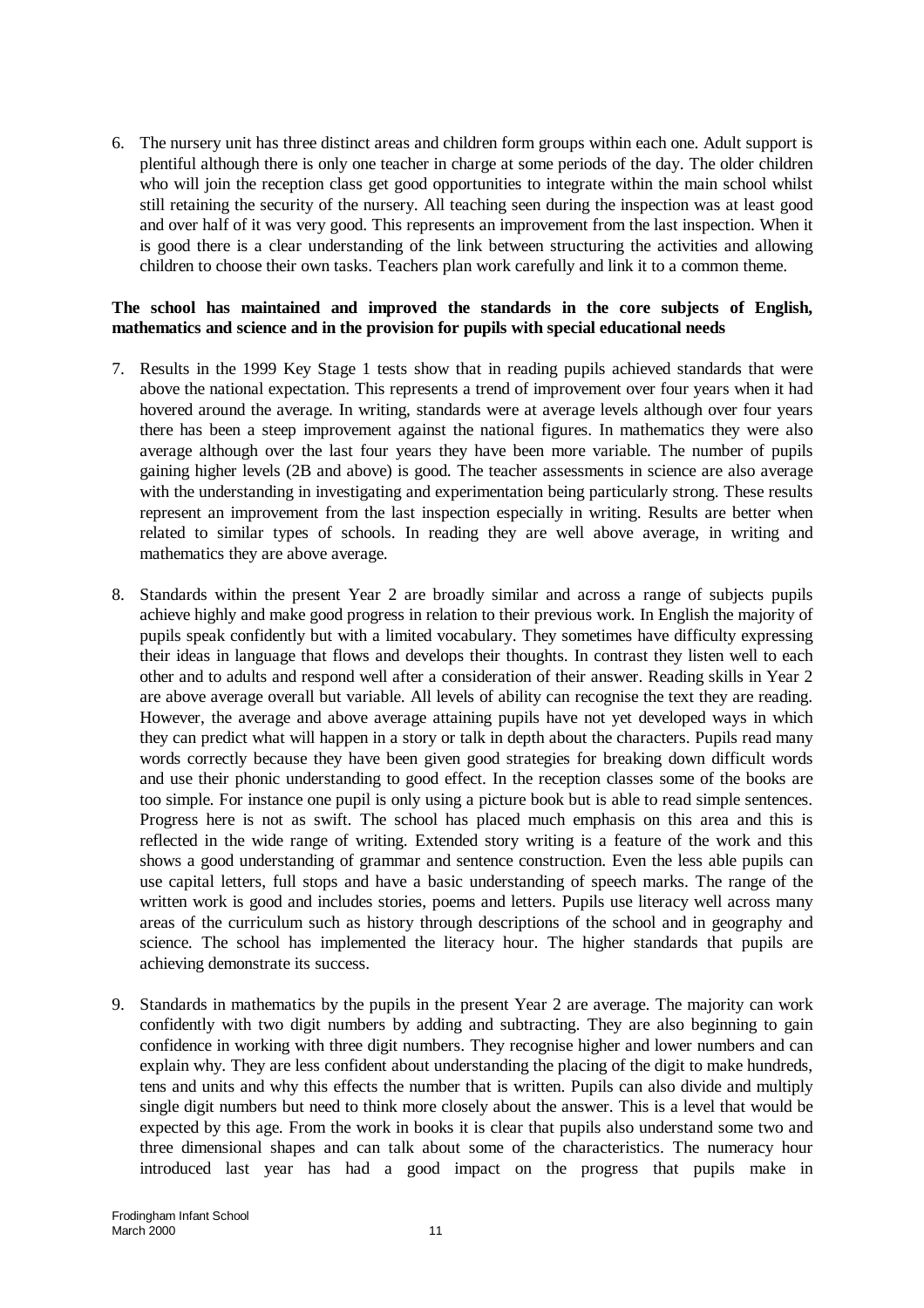their learning. The pupils in Year 1 are beginning to be adept at using numbers and can write simple mathematical sums. They use numeracy in other lessons but the school could place more emphasis on using it in real life situations such as in science, geography and design and technology.

- 10. Standards are average in science in all areas. Overall this is similar to the national teacher assessments of 1999. However, pupils in the present Year 2 do not have such high levels in investigating and experimenting as the previous year. They get opportunities in science lessons to undertake experiments. However, the subject's timetabling in a two year cycle means there is insufficient time for pupils to develop these opportunities at a high enough level year on year. For instance, the timetable covers study in sound and light only once in the two years and so Year 1 pupils do not build on their knowledge in Year 2.
- 11. Learning is good in other subjects and is particularly good in religious education where pupils have a good level of knowledge. It is good also in history, geography and art. In the latter subject this represents an improvement since the last inspection. Pupils do not attain high levels in information technology because they do not have sufficient time on the computers.
- 12. Progress made by the pupils with special educational needs is very good. The school highlights problems and concerns at an early stage. It closely monitors children with difficulties in learning in the nursery and gives them appropriate support quickly. It provides more formal support through well constructed and thorough individual education plans. These identify small, achievable goals that are regularly checked for their success. In this way teachers are able to ensure that pupils receive the correct type and level of assistance. In addition there are other monitoring procedures that identify progress in learning for instance, with reading. In each reading record the school keeps a list of steps that pupils have achieved. These have been carefully thought out and mirror the requirements within the national levels. In this way teachers are able to ensure that they have a good guide as to how well each pupil is gaining better skills and understanding. The school analyses the results of pupils' work to identify any who may be gifted or talented in a particular area. Whilst these numbers are small the school monitors their progress carefully.

### **The overall level of good teaching, except in information technology, ensures that pupils make good progress in their learning.**

- 13. Teaching is good overall. Twenty per cent of the lessons seen during the inspection were very good and seventy-five per cent were good or better. All lessons were at least satisfactory. Teaching is strongest in the nursery and Key Stage 1 where the level of good teaching is very high. It is satisfactory overall in the reception year. Lessons in information technology are infrequent and the work seen and discussions with pupils suggests that there is a lack of confidence amongst teachers, insufficient hardware and an unsatisfactory range of suitable software.
- 14. All teachers plan lessons carefully in year groups. This ensures that parallel classes get the same range of experiences. The headteacher monitors planning very closely and quickly questions any anomalies or discrepancies. Similarly, all teachers manage their classes well. There are few disturbances or interruptions and there is an expectation about good behaviour all pupils share. Teachers use rewards and sanctions well and they ensure that good conduct is rewarded. Support staff understand what is required of them and receive full briefing before lessons. They are able to use their own initiative and some keep very detailed records for assessment purposes. Teachers have a good understanding of teaching literacy and numeracy. Their own knowledge of language is good and they use this to good effect in lessons. Subject knowledge is generally secure although it is not as good in information technology. A training programme is now in place to address this issue. Overall, teachers have high expectations of what they expect from pupils both in academic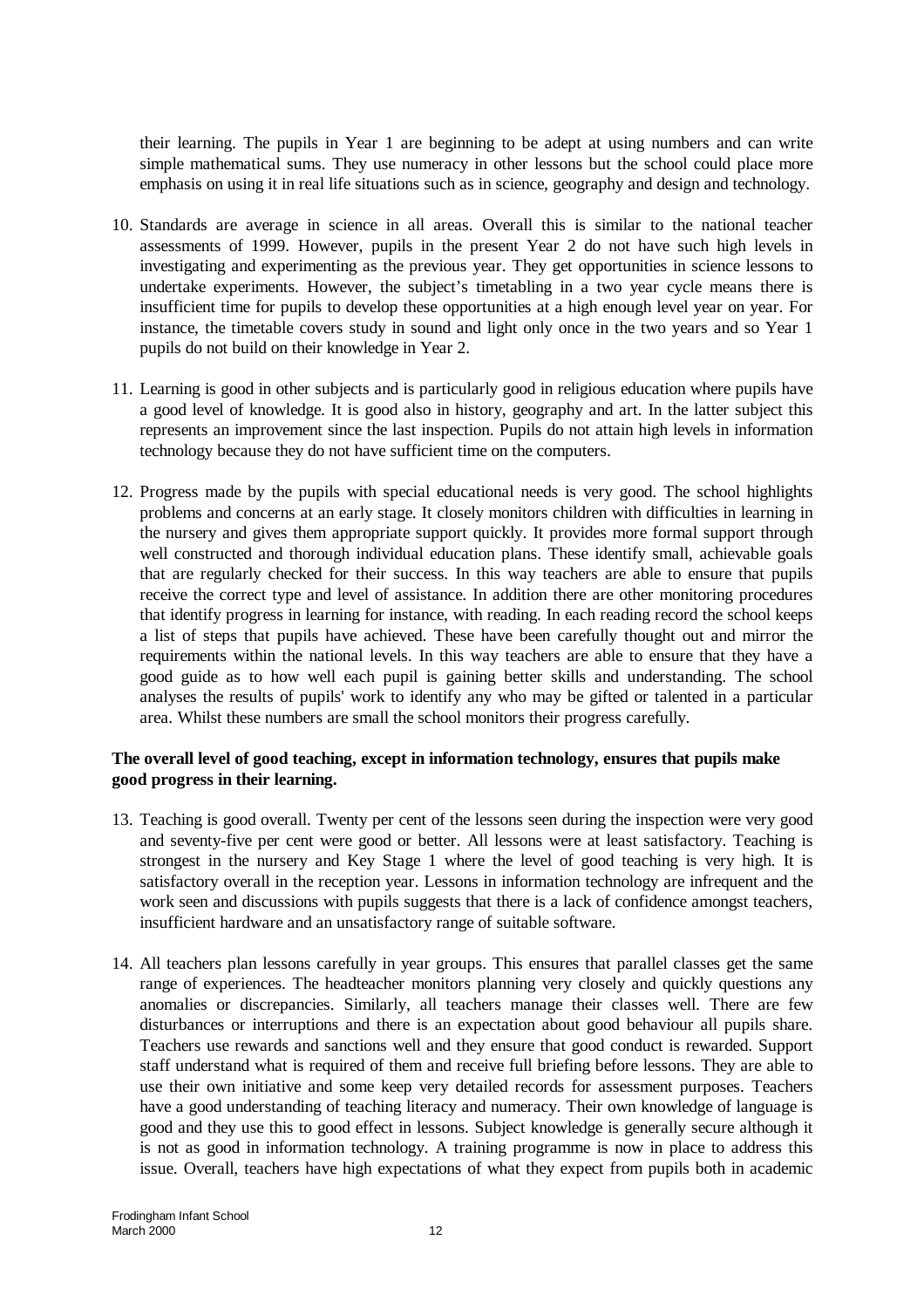terms and their behaviour. They set good role models for the pupils and relationships are sound. The pace of lessons in the reception year, whilst being satisfactory, is not to the same high level because the teachers try to cover too much or do not set work that is sufficiently challenging to the ability range of the pupils in their class. In the best lessons seen, the combination of high expectation, careful planning, clear objectives and a swift pace to the work combined to produce good learning by the majority of pupils.

15. Pupils quickly develop new skills. They are able to assimilate information and use this to build up better understanding. They have enquiring minds and often ask searching questions when they do not understand something. They work hard and concentrate on what they are doing well. Teachers give their pupils various jobs to do in the classroom and trust them to undertake these sensibly. They allow pupils to gather together what they need for a task but pupils do not take advantage of this responsibility. In consequence there is little wandering about the classroom and pupils are happy to get on and complete work. Some pupils have individual targets set for them. Teachers lay these out clearly and set another stage when pupils achieve them. This ensures that pupils are beginning to build independence in their own learning.

### **The school is led and managed well**

- 16. The headteacher has a clear vision for improvement and expects the highest level of professionalism from her staff. Thorough evaluation of the strengths and weaknesses of the school has had a major influence in some of the difficult decisions that the school has taken. She leads by example and the deputy headteacher, the senior management team and the governors give good support. All now have a clearer understanding of the part they need to play in achieving the highest level of academic and personal development for the pupils. The school reflects these standards in its school aims but unfortunately, a small but significant minority of parents does not yet fully understand these aims.
- 17. The school meets the statutory curriculum requirements including those for religious education that is, at present, being incorporated within a new locally agreed syllabus. All staff have job descriptions and delegation of work allows them to gain better levels of management expertise. This provides teachers with good professional development opportunities. They have undertaken their roles conscientiously and this has been a major factor in improving the standards within the school. Monitoring has played a crucial part in improving teaching. Planning, lessons and managerial responsibilities have all been scrutinised closely. Improvements have been put in place when necessary and action taken to address shortcomings. Staff have generally supported the initiatives and a shared team spirit is now becoming evident.
- 18. The members of the governing body have a clear understanding of their role, a suitable committee procedure and undertake their responsibilities seriously. The school utilises well their good level of expertise. They attend courses and have recently addressed difficult issues with vigour. The headteacher has further developed their role since her arrival. The governing body now receives more information and is expected to take a stronger lead in the strategic development of the school. Governors are starting to achieve this. The school has set realistic targets in light of the different levels of ability within Year 1 and 2 and also within the development of the curriculum and sound financial management. The school sets its budget carefully and allocates the money not spent each year to suitable priorities. It makes sensible use of grants when given and the governors expect to be informed of the outcomes. The school is beginning to apply the principles of best value for money.

#### **There is a very good level of care provided by all staff and pupils develop very well socially**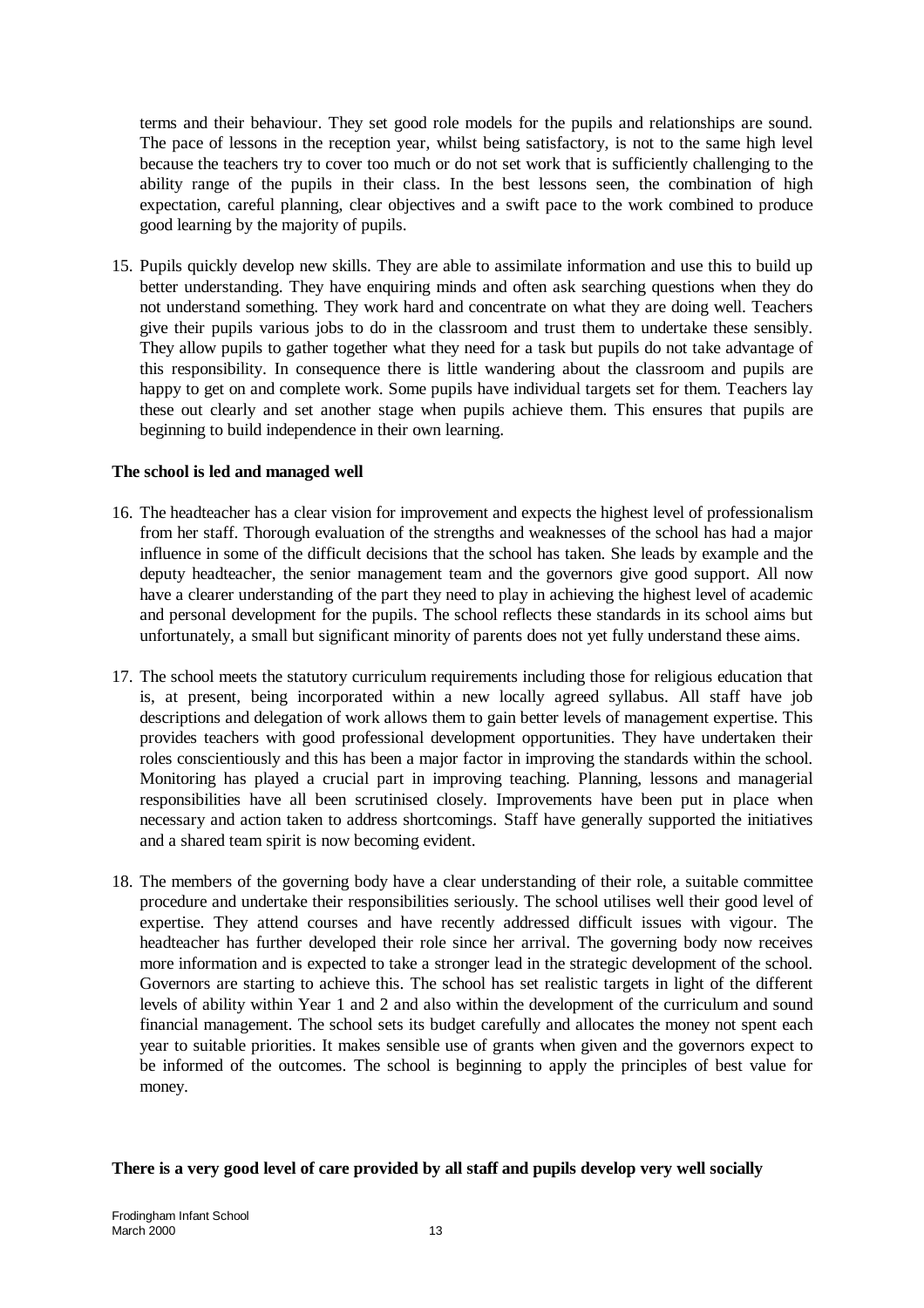- 19. Opportunities for pupils' spiritual and cultural development are satisfactory. Assemblies are held in accordance with statutory regulations and include a time for reflection or prayer. Pupils are taught songs and hymns that reflect Christian beliefs and told stories from the Bible related to their own experience. Religious education is taught but more opportunities could be made to include belief within other subjects of the curriculum. Other cultures are studied through artwork such as Van Gogh and in history through themes about different eras. Other non-western cultures are also studied although these need improvement. There are good links with other subjects for example in the topic on the Great Fire of London. Pupils have gathered factual information and teachers have asked them to write an account of what is would have been like to have lived at the time. There are other links with music and religious education. The school is planning further enhancements in this area.
- 20. The school fosters pupils' moral development well and their social development very well. This has been a priority for improvement and has improved since the last inspection. There is an expectation within the school that all pupils will behave sensibly, have consideration for others and learn to live with tolerance and respect. The school has put procedures in place to ensure this happens. Pupils receive behaviour reports on a regular basis with comments explained by the class teacher. There is now a positive discipline code in operation that ensures teachers encourage and praise good behaviour and that they respond to unacceptable behaviour. Bullying, whilst being rare, is dealt with sensitively and quickly. Relationships in the playground are good. Young and older pupils mix well and play together easily. Supervision is good and on a number of occasions during the inspection adults interacted very well with small groups of pupils. In the classroom poor behaviour does not interrupt lessons even though there are a small number of pupils, especially in the younger classes, who can challenge authority. Teachers handle this well. This ensures that pupils keep their progress in learning high as teachers waste little time dealing with incidents. There are systematic procedures to monitor behaviour, including personal files, and the senior management team and special needs co-ordinator participate closely in providing individual plans for those pupils who need support. Attendance is slightly below the national average but, again, there are good procedures to monitor any unexplained absences. All teachers are aware of the systems for child protection and the designated teacher is about to undergo further training.
- 21. Monitoring of academic progress has improved. The school benefits from a strong cluster group of local schools. During the regular meetings discussion takes place about how to ensure that any assessment procedures are similar. Within the school, teachers mark work so that pupils understand how to improve. In the best cases this includes an assessment of the standard reached. This then influences the work that teachers set next. Not all marking is to this very high standard although it is all satisfactory. The senior management team has started monitoring trends in performance over time. This includes testing on entry to the nursery and in reception and other regular assessments of ability during pupils' time at the school. It has had a particularly good effect in writing and is reflected in the improving national test results. As the school has placed yet more emphasis on English and to a lesser extent mathematics, it has only recently begun work in science and this is part of the reason why standards are not so high.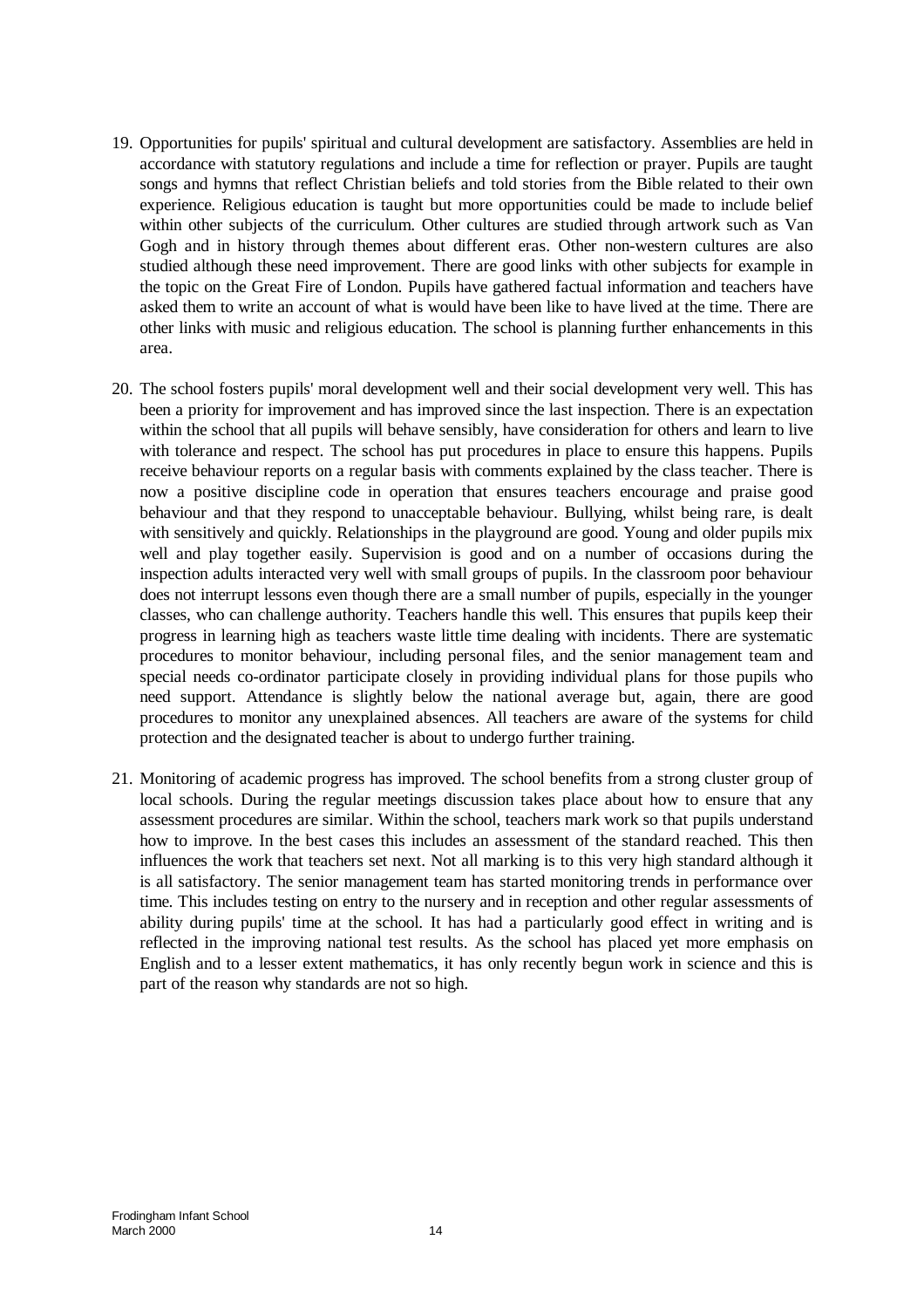### **WHAT COULD BE IMPROVED**

#### **Opportunities for investigating and experimenting in mathematics, science and information technology are not high enough**

- 22. The school has introduced the numeracy hour successfully and it incorporates comprehensive schemes of work to cover all areas. Progress in learning is sound overall. The school introduces new themes and reinforces them through regular practice. Knowledge of the four rules of number shows good progress. However, from the scrutiny of work it is clear that the school does not give enough time to developing understanding rather than just trying to learn a new skill. Pupils do not, for instance, link the work they have done on addition, subtraction or measuring to looking how they could use this knowledge in practical situations such as design and technology. There are more opportunities to work with number patterns but the examples used are sometimes too abstract and do not relate to pupils' own experiences. Little work is linked to the use of collecting data and analysing it, especially with computers.
- 23. Science has a two year cycle which covers all aspects of the subject at least once. Progress here is also sound. It is difficult for teachers to ensure that better progress is made because they have to introduce and then give work at an appropriate level for both years. During the inspection pupils were being introduced to sound and light. This was an introductory lesson that was correctly enabling the teacher to assess what pupils already knew whilst starting to use words such as higher and lower sound. Some pupils found the work too easy and the task did not sufficiently challenged them. The emphasis on coverage also inhibits the number of times pupils can undertake experiments. Teachers often direct the experiments undertaken and pupils do not have enough opportunity to work out a hypothesis and test the conclusion or to learn by making mistakes. In consequence, older pupils have little knowledge of what is meant by a fair test or why it is necessary to conduct experiments in this way.
- 24. The use of information technology, whilst improving, is not yet fully developed. Consequently pupils do not reach nationally expected levels. The number of computers in the school is below the national average although the school has well developed plans to increase this provision. In addition the range of software is limited and pupils are not able to use the machines within different areas of the curriculum on a regular basis because teachers are not confident in their own expertise. Pupils use word processing intermittently to write stories. They also use art packages to draw pictures and illustrate other work. Pupils have not had regular practice in using a floor turtle to control movement or to understand the use of modern technology within our society. Despite this, the school has now developed a good plan of action to remedy this shortcoming. This includes a programme to increase the number and condition of the hardware, to purchase better software and to train thoroughly teachers to be confident and capable of teaching the subject. The school is phasing in the programme and it should be complete by the end of 2001. Temporary measures to ensure that the present pupils have their correct entitlement to the subject are also in place.

## **The teaching in the reception year, whilst satisfactory overall, is not as consistently high as in other years**

25. Teaching in the reception classes is never less than satisfactory. Pupils reach the reception classes with average levels of ability although the social and personal development of a significant minority of pupils is below average. Teachers, through their planning, provide a wide range of opportunities to ensure that there is a balanced and broad curriculum offered. In this they are generally successful. They encourage pupils to share equipment, and work and help each other. Teachers clearly explain the tasks they are about to do and have a positive working environment within the classroom. They undertake the teaching of groups and individuals conscientiously. The school uses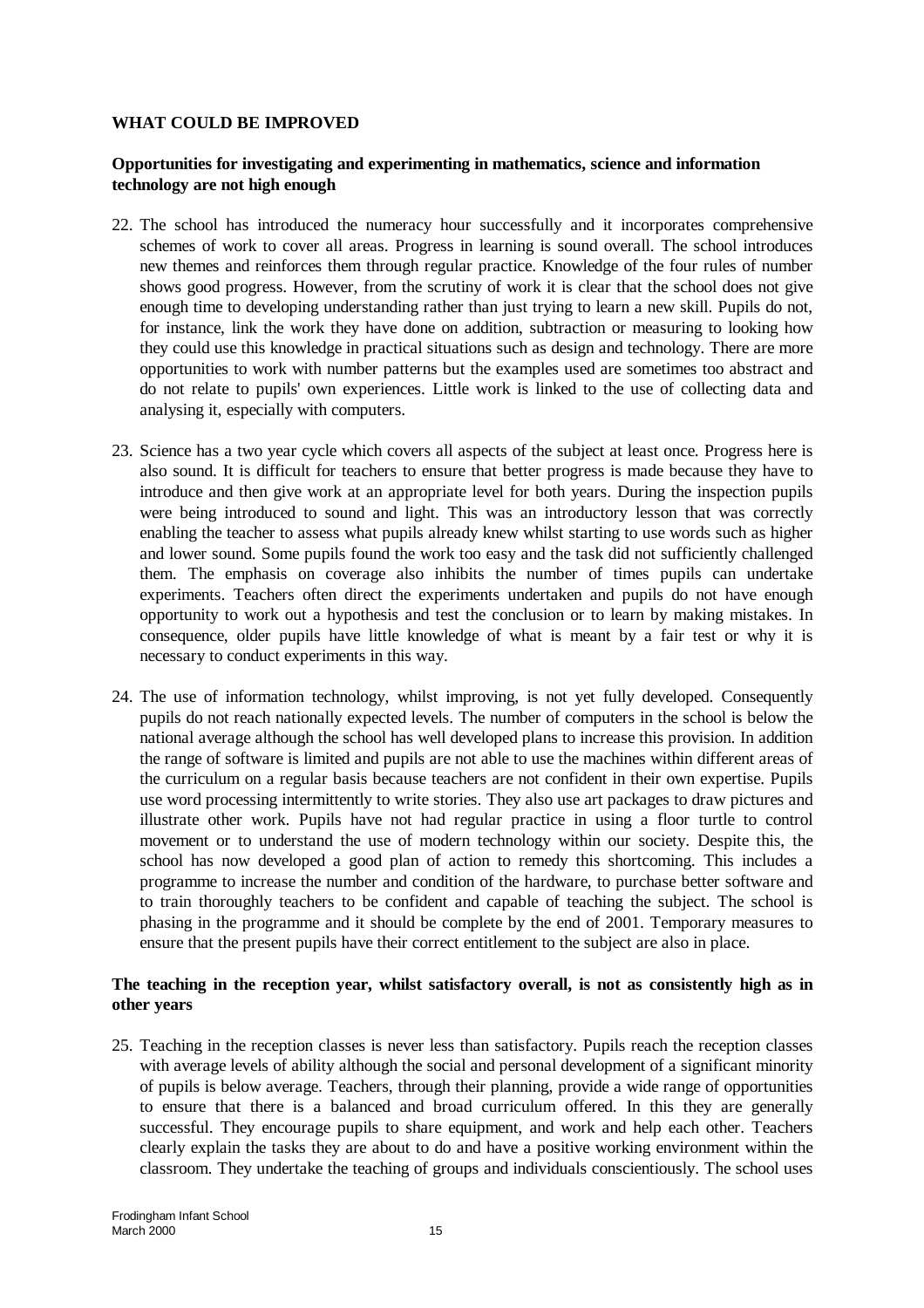classroom support effectively and plans it well in consultation with the class teacher. All these factors contribute to the satisfactory teaching. However, teachers do not achieve the higher level of good teaching seen in other years because there is less understanding about what the pupils can achieve, a slower pace and use of time and on occasions because there are too many activities.

- 26. The reception pupils are willing and eager to learn and are keen to take part in the activities they are given. However, the given tasks do not always challenge their ability sufficiently. In one instance a pupil was reading from a picture book but was already able to read simple sentences so the book did not help him to improve or build on previous understanding. In another group lesson in mathematics a number of the groups completed their tasks quickly because there was insufficient challenge in the exercise. They wasted a short amount of time until the teacher gave them another activity. This indicates a lack of knowledge and expectation about what these pupils could achieve.
- 27. Teachers generally use time satisfactorily. They start lessons promptly, explain the tasks and ensure that the class has the information needed to complete them. However, occasionally lessons finish too quickly and time is wasted. At the end of one school day the pupils had ten minutes to collect their coats and assemble ready to go home. This does not help instil independence or good working practice and meant that the previous lesson only lasted fifteen minutes. In another lesson too many activities were being carried out. In this case the teacher, whilst planning very carefully to ensure the correct level of work, had difficulty in giving each member of the class some personal instruction or attention.
- 28. There are satisfactory procedures to monitor the teaching and learning within the school. This includes regular monitoring of planning and teaching but the school has not yet done enough to share good practice and develop this within the year group.

## **Communication is not as good as it could be with a small number of parents**

- 29. The majority of parents are very supportive of the school. The results of the questionnaires received as well as the comments at the parents' meeting indicate that they feel an ownership of the school within the local community. They speak warmly about the way their children have improved and many of them are able to relate to the environment because they attended the school in their youth. There is a regular, willing and active pool of helpers both in the classroom and at fund-raising and social events. There are few difficulties involving parents when something is planned. A good example of this when the parents were asked to provide costumes for a Victorian Day. The photographs are a credit to the thought and effort that went into ensuring that the children looked as authentic as possible. The school provides good information through newsletters, wall displays and personal contact. There has also been a range of curriculum information evenings to provide parents with a better understanding of ways they can help their children.
- 30. Despite this, the school has been through a period of rapid change. It has had to implement new procedures and alter the organisation of entry to the school. Although the school consulted parents thoroughly, a small number of parents do not fully understand the reasons for the decisions that the school has taken. There have been some isolated cases where the perception of parents is that the school's approach is too aloof. However, the school does work well in partnership with the majority of parents but the recent initiatives require a more sustained effort to ensure parental support develops further.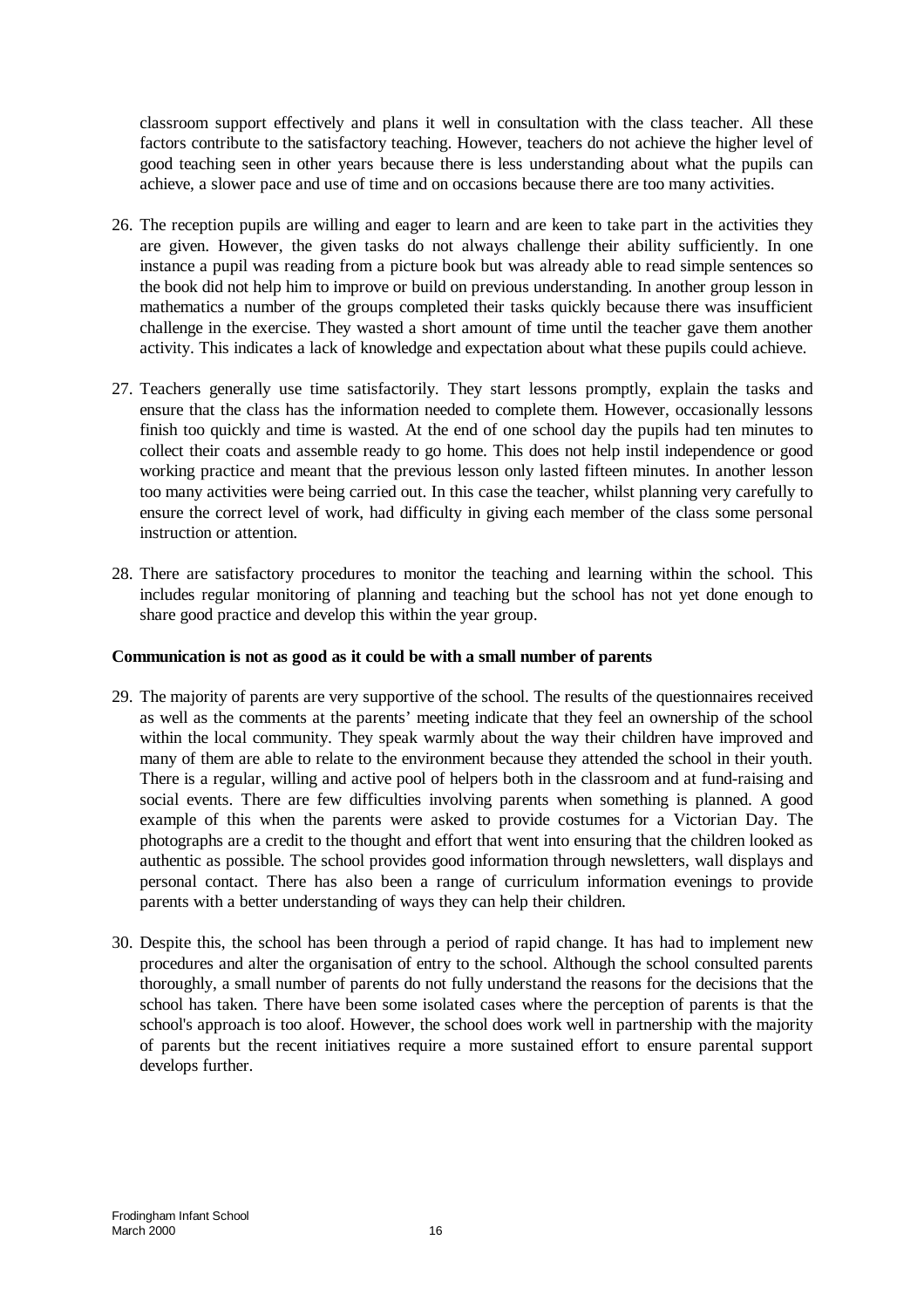## **WHAT SHOULD THE SCHOOL DO TO IMPROVE FURTHER?**

In order to raise the standards of pupils still further, the headteacher, staff and governors should:

As already highlighted in development plans the school should develop pupils' investigative and experimental skills by:

giving more opportunities to plan, carry out and record their own investigations in mathematics and science.

developing these opportunities further in real-life situations and within other areas of the curriculum especially information technology

as identified in the school development plan the school should continue to develop the use of information technology by:

improving the skills and competence of all teachers)

improving the use of hardware and software

devising ways of assessing the present capability of pupils

developing the draft scheme of work to build continuously upon specific information technology skills and ensuring that all aspects of the subject are addressed

ensuring that all pupils have full access to the curriculum including using computers within other subjects

developing an effective learning environment.

*(See particularly paragraphs 22 - 24 of the main report)*

As already highlighted in development plans the school should raise the number of good lessons in the reception year by:

providing opportunities for teachers to share the best practice ensuring that planning provides sufficient challenge for all pupils providing professional development monitoring the effectiveness of any changes

*(See particularly paragraphs 25 - 28 of the main report)*

The school should improve the communication with all parents by:

identifying clearly the concerns that parents have

establishing whether these are perceptions or real issues and devising ways of addressing both *(See particularly paragraphs 29 - 30 of the main report)*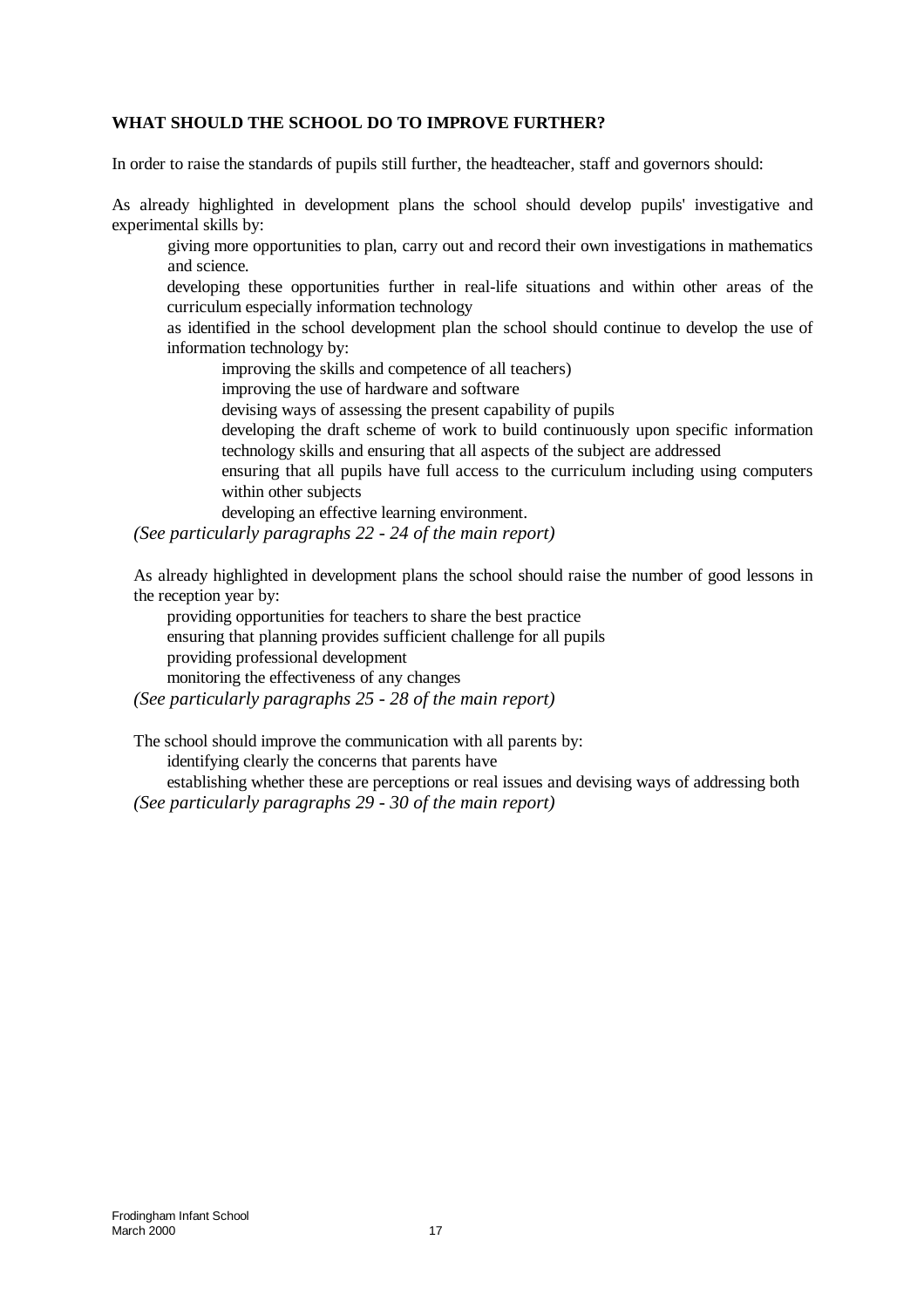# **PART C: SCHOOL DATA AND INDICATORS**

## *Summary of the sources of evidence for the inspection*

Number of lessons observed 17

Number of discussions with staff, governors, other adults and pupils 41

| 41 |  |  |
|----|--|--|
|    |  |  |

### *Summary of teaching observed during the inspection*

| Excellent | Very good | Good | Satisfactory | <b>Unsatisfactory</b> | Poor | Very Poor |
|-----------|-----------|------|--------------|-----------------------|------|-----------|
|           | 17.6      | 52.9 | 29.4         |                       |      |           |

*The table gives the percentage of teaching observed in each of the seven categories used to make judgements about lessons.*

## *Information about the school's pupils*

| Pupils on the school's roll                                      | Nursery | $YR - Y2$ |
|------------------------------------------------------------------|---------|-----------|
| Number of pupils on the school's roll (FTE for part-time pupils) | 56      | 157       |
| Number of full-time pupils eligible for free school meals        |         | 41        |

*FTE means full-time equivalent.*

| <b>Special educational needs</b>                                    | Nursery   $YR - Y2$ |     |
|---------------------------------------------------------------------|---------------------|-----|
| Number of pupils with statements of special educational needs       |                     |     |
| Number of pupils on the school's special educational needs register |                     | -54 |

| English as an additional language                       | No of<br>pupils |
|---------------------------------------------------------|-----------------|
| Number of pupils with English as an additional language |                 |

| Pupil mobility in the last school year                                       | No of<br>pupils |
|------------------------------------------------------------------------------|-----------------|
| Pupils who joined the school other than at the usual time of first admission |                 |
| Pupils who left the school other than at the usual time of leaving           |                 |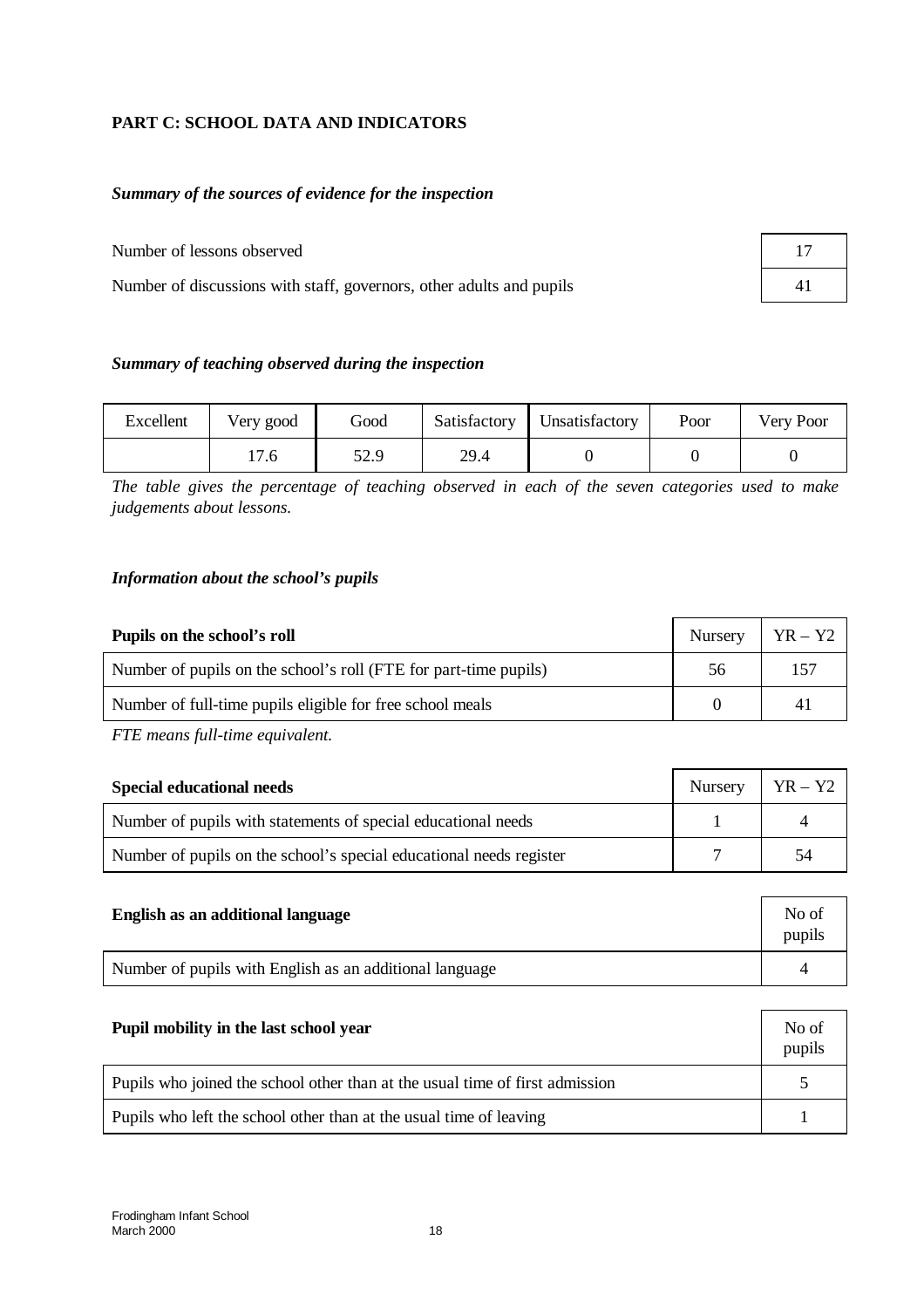# *Attendance*

#### **Authorised absence Unauthorised absence**

|                           | $\%$ |                           | $\%$ |
|---------------------------|------|---------------------------|------|
| School data               | 6.4  | School data               | 0.7  |
| National comparative data | 5.4  | National comparative data | 0.1  |

*Both tables give the percentage of half days (sessions) missed through absence for the latest complete reporting year.*

## *Attainment at the end of Key Stage 1*

|                                                                                           | Year | <b>Boys</b> | Girls | Total |
|-------------------------------------------------------------------------------------------|------|-------------|-------|-------|
| Number of registered pupils in final year of Key Stage 1 for the latest<br>reporting year | 1999 |             | 40    | 78    |
|                                                                                           |      |             |       |       |

| <b>National Curriculum Test/Task Results</b> |                 | <b>Reading</b> | Writing | <b>Mathematics</b> |
|----------------------------------------------|-----------------|----------------|---------|--------------------|
|                                              | <b>Boys</b>     | 33(27)         | 26(29)  | 30(32)             |
| Numbers of pupils at NC<br>level 2 and above | Girls           | 38 (32)        | 38 (32) | 36(29)             |
|                                              | Total           | 71 (59)        | 64 (63) | 66 (61)            |
| Percentage of pupils                         | School          | 91(78)         | 92(80)  | 85(80)             |
| at NC level 2 or above                       | <b>National</b> | 82 (80)        | 83 (81) | 87 (84)            |

| <b>Teachers' Assessments</b>                 |                 | <b>English</b> | <b>Mathematics</b> | <b>Science</b> |
|----------------------------------------------|-----------------|----------------|--------------------|----------------|
|                                              | <b>Boys</b>     | 27(26)         | 30(29)             | 33(26)         |
| Numbers of pupils at NC<br>level 2 and above | Girls           | 38(31)         | 36(31)             | 38(21)         |
|                                              | Total           | 65(57)         | 66(60)             | 71 (47)        |
| Percentage of pupils                         | School          | 83(75)         | 85(79)             | 91(67)         |
| at NC level 2 or above                       | <b>National</b> | 82 (81)        | 86 (85)            | 87 (86)        |

*Percentages in brackets refer to the year before the latest reporting year.*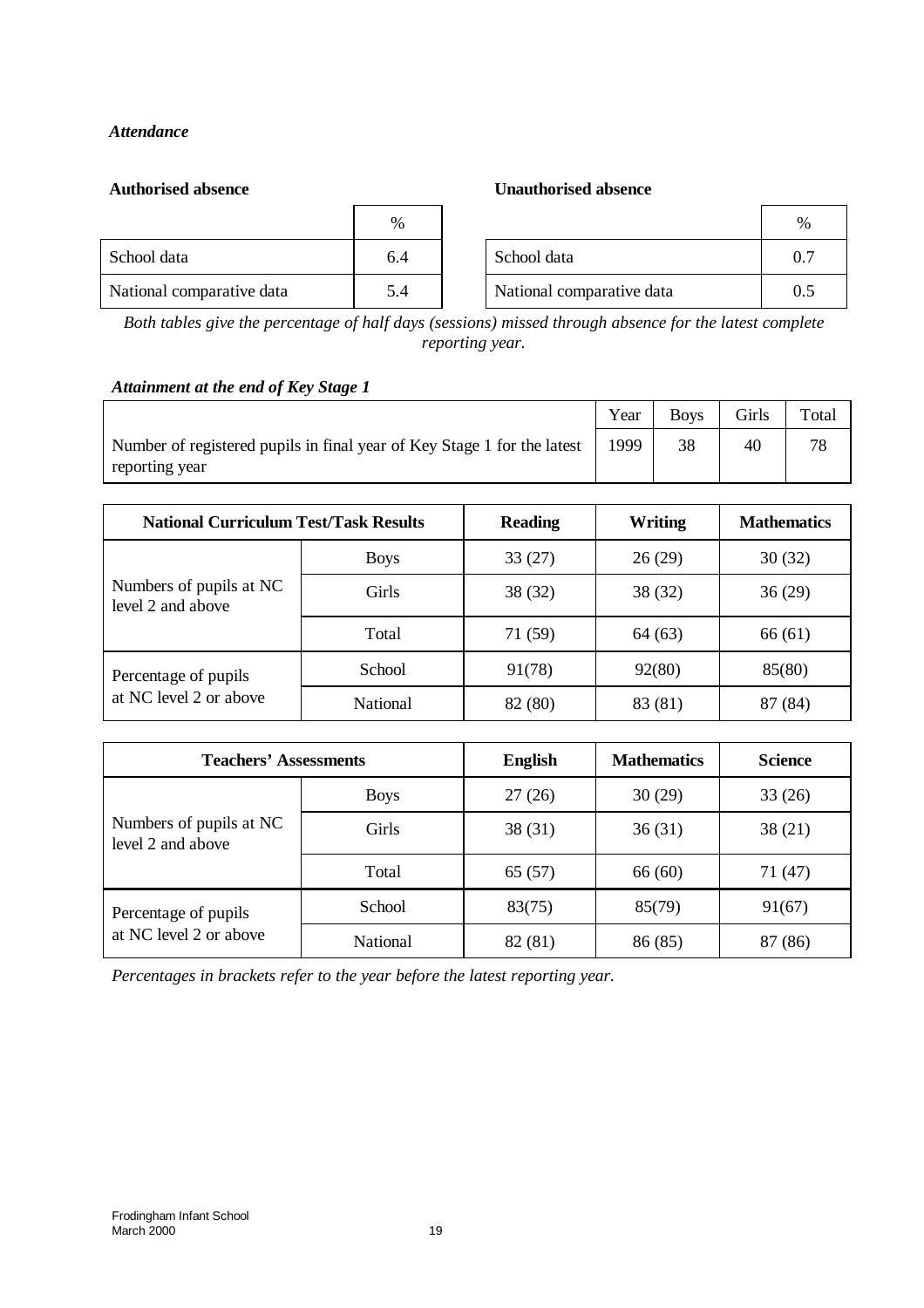|                                 | No of<br>pupils |                                 | Fixed<br>period | Perma            |
|---------------------------------|-----------------|---------------------------------|-----------------|------------------|
| Black – Caribbean heritage      | $\Omega$        | Black – Caribbean<br>heritage   | $\Omega$        | $\boldsymbol{0}$ |
| Black – African heritage        | $\Omega$        | Black – African heritage        | $\Omega$        | $\boldsymbol{0}$ |
| $Black - other$                 | $\Omega$        | $Black - other$                 | 0               | $\theta$         |
| Indian                          | $\Omega$        | Indian                          | $\Omega$        | $\overline{0}$   |
| Pakistani                       | 10              | Pakistani                       | $\Omega$        | $\overline{0}$   |
| Bangladeshi                     | $\Omega$        | Bangladeshi                     | $\Omega$        | $\overline{0}$   |
| Chinese                         | $\Omega$        | Chinese                         | $\Omega$        | $\overline{0}$   |
| White                           | 132             | White                           | $\Omega$        | $\overline{0}$   |
| Any other minority ethnic group | $\Omega$        | Other minority ethnic<br>groups | $\Omega$        | $\overline{0}$   |

*This table refers to pupils of compulsory school age only.*

# **Qualified teachers and classes: YR – Y2**

| Total number of qualified teachers<br>(FTE) |    | Financial year | 199 |
|---------------------------------------------|----|----------------|-----|
| Number of pupils per qualified<br>teacher   | 22 |                |     |
| Average class size                          | 22 |                |     |

# **Education support staff: YR - Y2**

| Total number of education<br>support staff |        |
|--------------------------------------------|--------|
| Total aggregate hours worked per<br>week   | 145.25 |

# *Ethnic background of pupils Exclusions in the last school year*

|                                 | Fixed<br>period | Permanent |
|---------------------------------|-----------------|-----------|
| Black – Caribbean<br>heritage   | 0               | 0         |
| Black – African heritage        | 0               | 0         |
| $Black - other$                 | 0               | 0         |
| Indian                          | 0               | $\Omega$  |
| Pakistani                       | 0               | 0         |
| Bangladeshi                     | 0               | ∩         |
| Chinese                         | 0               | 0         |
| White                           | 0               | 0         |
| Other minority ethnic<br>groups |                 |           |

*This table gives the number of exclusions of pupils of compulsory school age, which may be different from the number of pupils excluded.*

## *Teachers and classes Financial information*

| ⇁ | Financial year | 999 |
|---|----------------|-----|
|   |                |     |

| 22     |                                               | £      |
|--------|-----------------------------------------------|--------|
|        | Total income                                  | 463511 |
|        | Total expenditure                             | 446796 |
|        | Expenditure per pupil                         | 1643   |
| 145.25 | Balance brought forward from<br>previous year | 3555   |
|        | Balance carried forward to next year          | 20270  |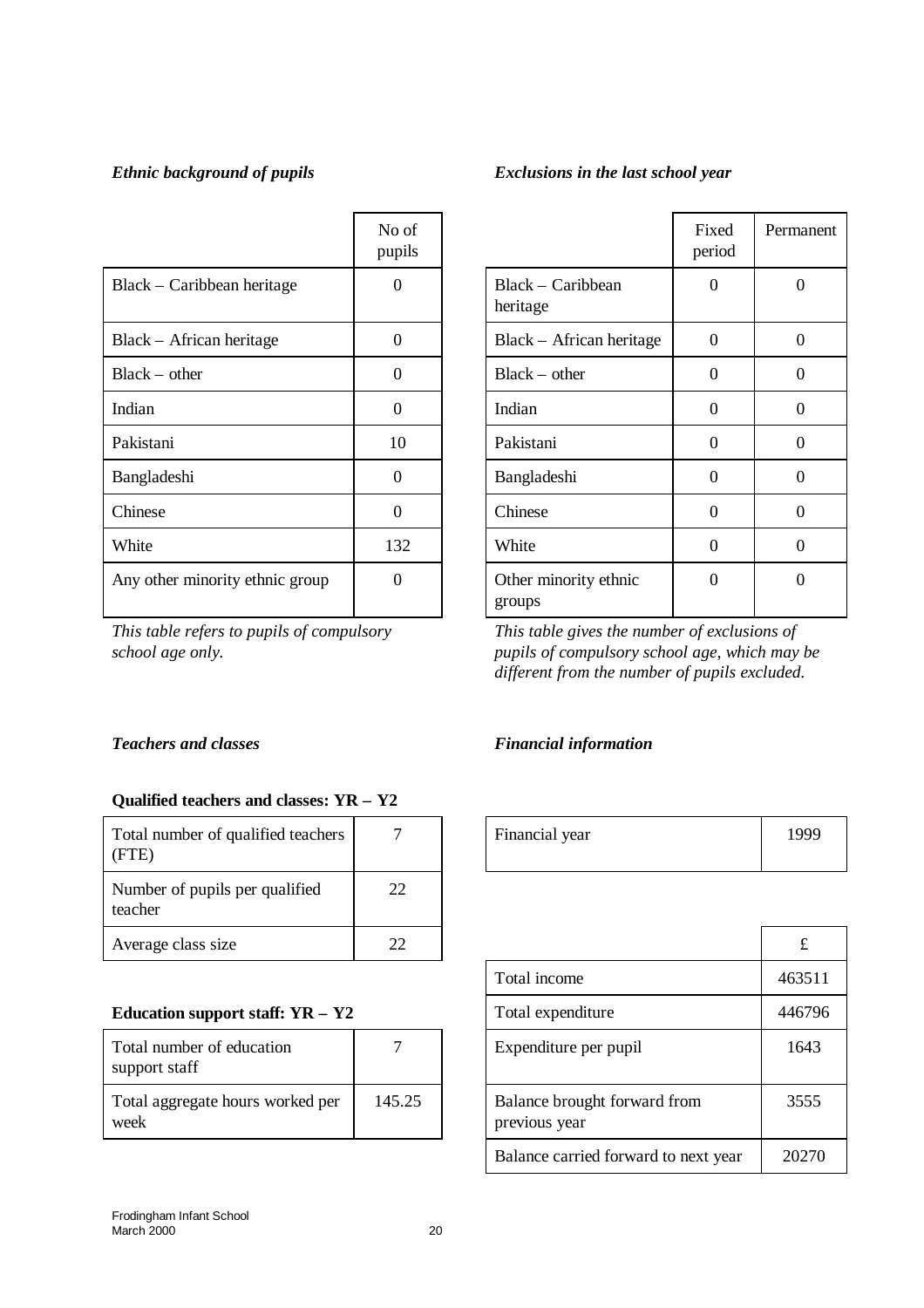# **Qualified teachers and support staff: nursery**

| Total number of qualified teachers<br>(FTE) |    |
|---------------------------------------------|----|
| Number of pupils per qualified<br>teacher   | 39 |

| Total number of education<br>support staff |     |
|--------------------------------------------|-----|
| Total aggregate hours worked per<br>week   | 136 |

*FTE means full-time equivalent.*